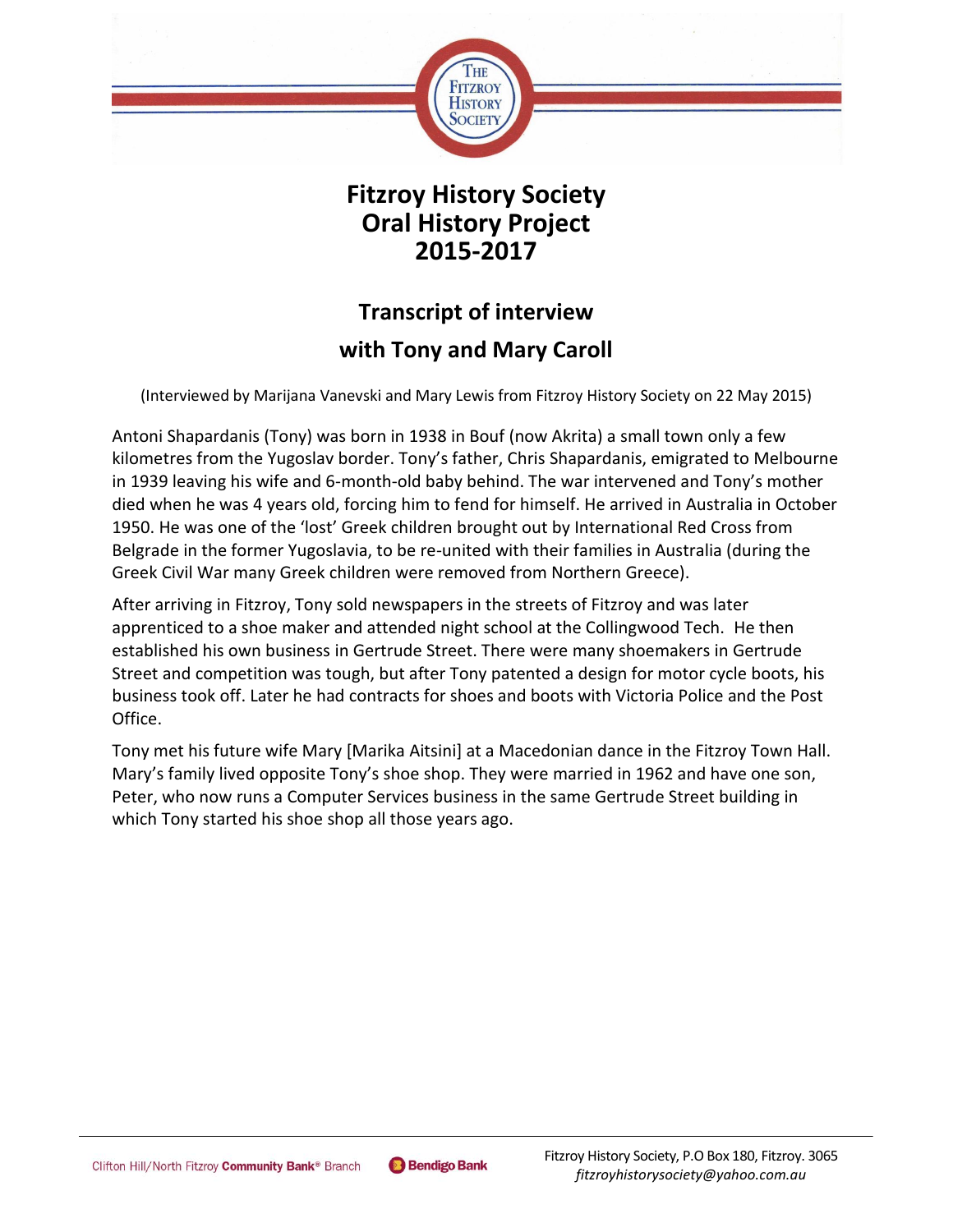

#### **START OF TRANSCRIPT**

…. [no introduction]

| Facilitator 1:  | A stranger from the street walked away and took [the baby].                                                                                                                                                                 |
|-----------------|-----------------------------------------------------------------------------------------------------------------------------------------------------------------------------------------------------------------------------|
| Mary Caroll:    | Yeah, I remember that.                                                                                                                                                                                                      |
| Facilitator 1:  | Yeah. But that happens so often.                                                                                                                                                                                            |
| Mary Caroll:    | Even today.                                                                                                                                                                                                                 |
| Facilitator 1:  | Today, yes. When we went travelling in Portugal                                                                                                                                                                             |
| Mary Caroll:    | [Unclear].                                                                                                                                                                                                                  |
|                 | [0:13]                                                                                                                                                                                                                      |
| Facilitator 1:  | we were in the foyer of a very nice hotel, my friend sat her bag down like this,<br>and someone - a well dressed person came in and sat in the chair next, then he<br>dropped his coat over the bag, got up and walked out. |
| [Aside comment] |                                                                                                                                                                                                                             |
| Facilitator 1:  | Tony, do you remember - where do you come from in Macedonia, your family?                                                                                                                                                   |
| Tony Caroll:    | In the Greek [side] Macedonian.                                                                                                                                                                                             |
| Mary Caroll:    | You were born there.                                                                                                                                                                                                        |
| Tony Caroll:    | Born on Greek side of Macedonia and then I went and lived in Yugoslavia.                                                                                                                                                    |
| Facilitator 1:  | But you speak Greek?                                                                                                                                                                                                        |
| Tony Caroll:    | Very little I speak it really, until I learned it from my wife.                                                                                                                                                             |
| Facilitator 1:  | Do you remember your homeland, your home                                                                                                                                                                                    |
| Tony Caroll:    | Yes, I do. I go so often.                                                                                                                                                                                                   |
| Facilitator 1:  | How old were you when you were there?                                                                                                                                                                                       |
| Tony Caroll:    | When I lived there I was 10 years old.  In the birthplace.                                                                                                                                                                  |
| Facilitator 1:  | Yes, do you remember it?                                                                                                                                                                                                    |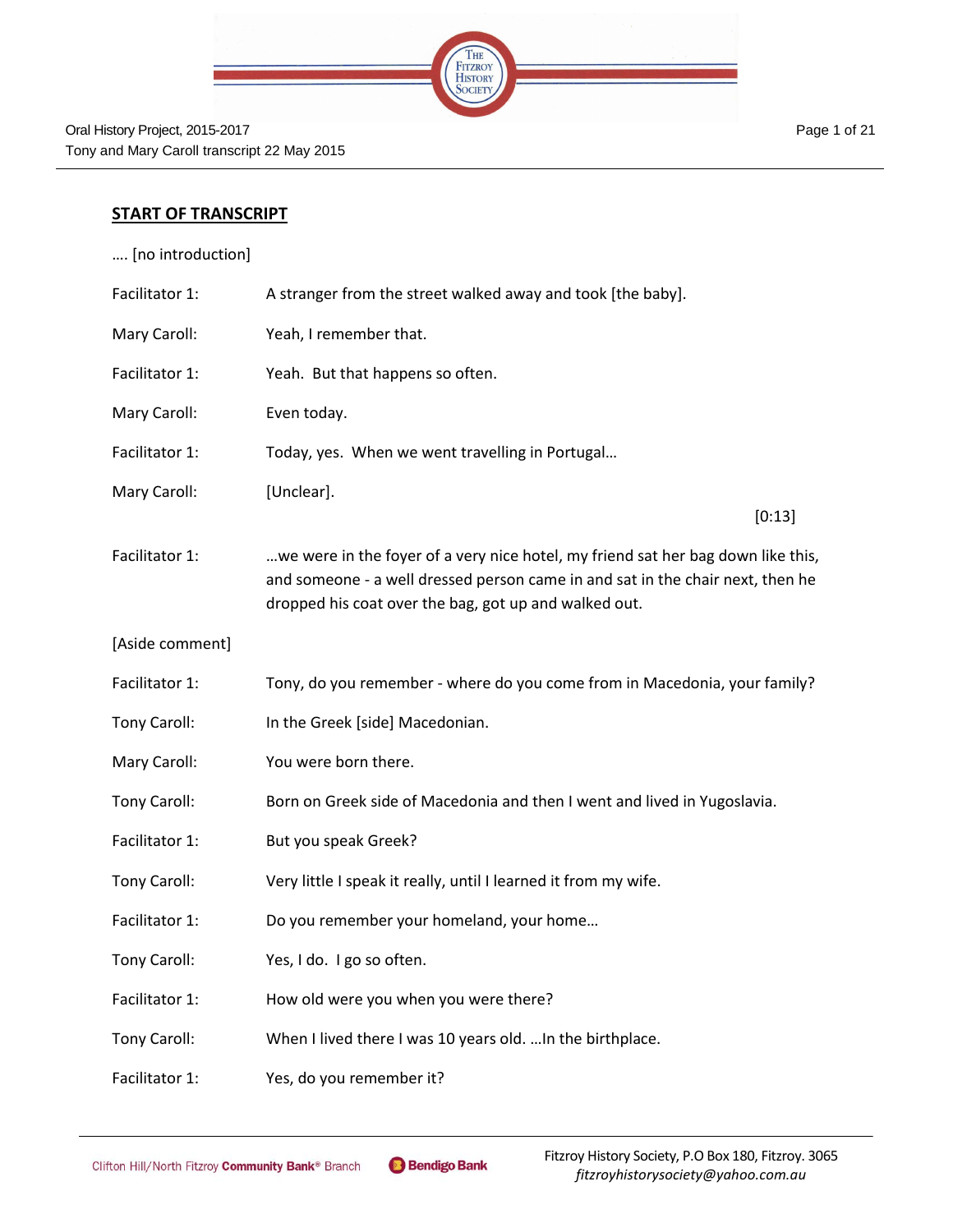|  | THE                |  |
|--|--------------------|--|
|  | FITZROY<br>HISTORY |  |
|  |                    |  |
|  |                    |  |

| Tony Caroll:   | Yes, I do.                                                                                                          |
|----------------|---------------------------------------------------------------------------------------------------------------------|
| Facilitator 2: | Have you visited since?                                                                                             |
| Tony Caroll:   | 10 times.                                                                                                           |
| Facilitator 2: | Oh that's good, so you go often.                                                                                    |
|                | [1:13]                                                                                                              |
| Mary Caroll:   | The last time?                                                                                                      |
| Tony Caroll:   | there. The last time was last year, year before.                                                                    |
| Mary Caroll:   | 1913 (sic).                                                                                                         |
| Tony Caroll:   | Yeah, I was there last time.                                                                                        |
| Mary Caroll:   | Not 19, 2013.                                                                                                       |
| Facilitator 2: | I was going to say [laughs].                                                                                        |
| Tony Caroll:   | That was our revolution [laughs].                                                                                   |
| Facilitator 1: | The name of the town?                                                                                               |
| Tony Caroll:   | Name of the town is, at the moment they call it - before was Bouf, now Akrita,<br>they change in 1956 after I left. |
| Mary Caroll:   | The Greeks.                                                                                                         |
| Facilitator 1: | So it's now part of Greece.                                                                                         |
| Tony Caroll:   | Yeah.                                                                                                               |
| Facilitator 1: | So what do you think of what's going on in Greece?                                                                  |
| Tony Caroll:   | Oh, well I don't like what they're doing but I can't do nothing about it.                                           |
| Facilitator 1: | No, well you must be pleased you're here then.                                                                      |
| Tony Caroll:   | Oh, I'm very pleased I'm here. I'm very pleased, oh yeah.                                                           |
| Facilitator 1: | So when you left at 10 were you sorry?                                                                              |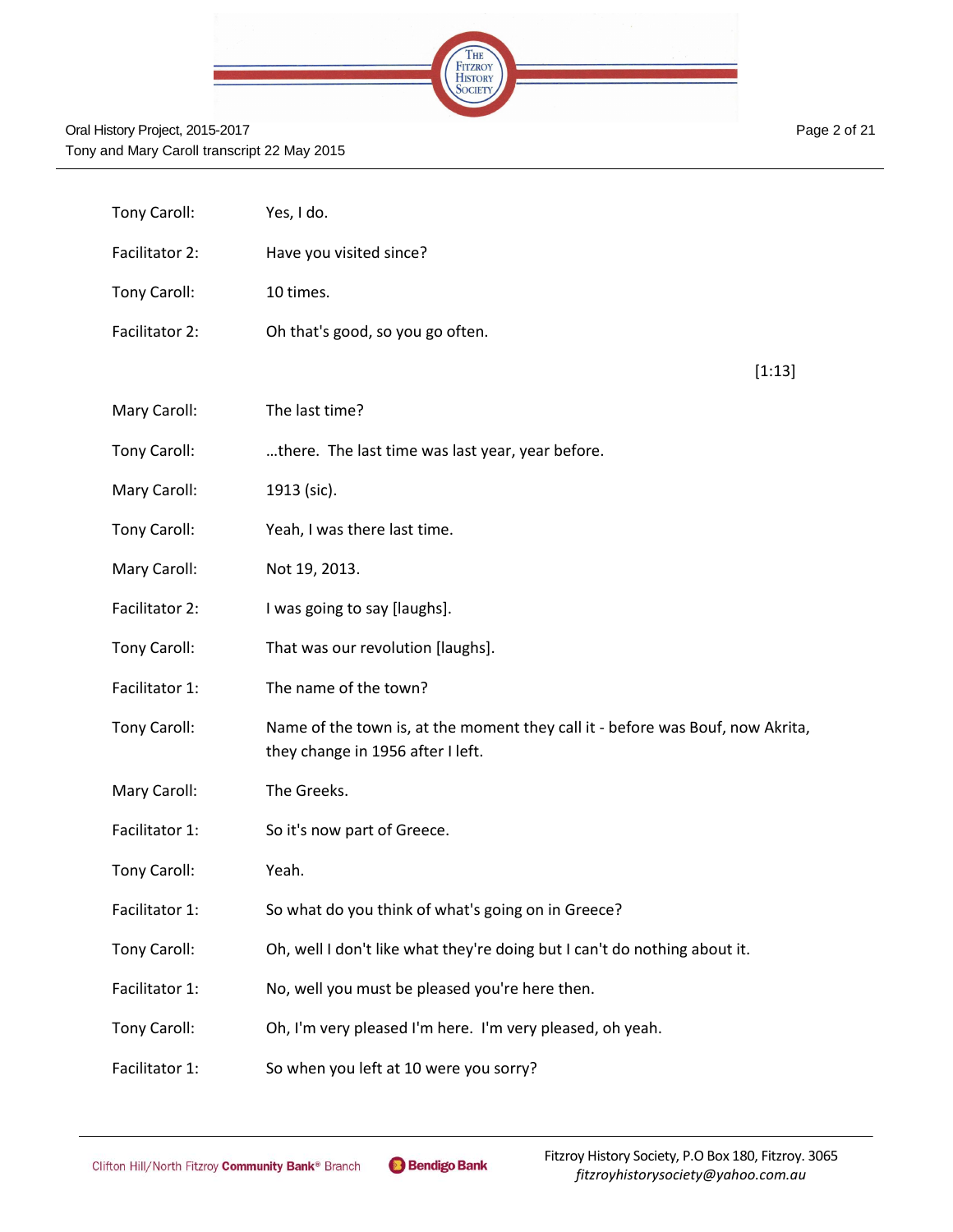

| Tony Caroll:   | Well, there was a revolution there, we had to leave. The big revolution, we had to<br>leave [the place] just to save your life. It was bombarding, fighting every day and<br>nowhere to live.  We leave, 28,000 kids we left there. |  |  |
|----------------|-------------------------------------------------------------------------------------------------------------------------------------------------------------------------------------------------------------------------------------|--|--|
| Mary Caroll:   | From the Greek side.                                                                                                                                                                                                                |  |  |
| Tony Caroll:   | Yeah, from the Greek side to guard Yugoslavia, all young ones.<br>[2:19]                                                                                                                                                            |  |  |
|                | They didn't force you to go there but if you want to save your life you can go, and<br>we did.                                                                                                                                      |  |  |
| Mary Caroll:   | How does your father found you through Red Cross?                                                                                                                                                                                   |  |  |
| Tony Caroll:   | Yeah, Red Cross yes, in Yugoslavia.                                                                                                                                                                                                 |  |  |
| Facilitator 2: | After how many years?                                                                                                                                                                                                               |  |  |
| Tony Caroll:   | Oh, he find me in 1950s, he came [unclear] only lived two and a half something<br>years there and he brought me by aeroplane, yeah, on the Dutch airline.                                                                           |  |  |
| Mary Caroll:   | I didn't know that.  I didn't understand that.                                                                                                                                                                                      |  |  |
| Tony Caroll:   | Why's that?                                                                                                                                                                                                                         |  |  |
| Mary Caroll:   | So your father came here.                                                                                                                                                                                                           |  |  |
| Tony Caroll:   | He come 1939 my father here, he left me only six months old and my mother left<br>me, I was four years old when she left me.                                                                                                        |  |  |
| Mary Caroll:   | But why did she                                                                                                                                                                                                                     |  |  |
| Tony Caroll:   | She passed away.                                                                                                                                                                                                                    |  |  |
| Facilitator 1: | Oh, and were you the only one left behind in your family?                                                                                                                                                                           |  |  |
| Tony Caroll:   | Well then, yes, I was only one. Staying with my aunty, my father's sister.                                                                                                                                                          |  |  |
| Facilitator 1: | So that's extraordinary, isn't it? How old were you then? He then came to pick<br>you up?                                                                                                                                           |  |  |
| Tony Caroll:   | he didn't, no.<br>[3:30]                                                                                                                                                                                                            |  |  |
| Mary Caroll:   | He went through the Red Cross. He lost contact with him, the Red Cross found<br>him in Yugoslavia and he was one of the first immigrant from                                                                                        |  |  |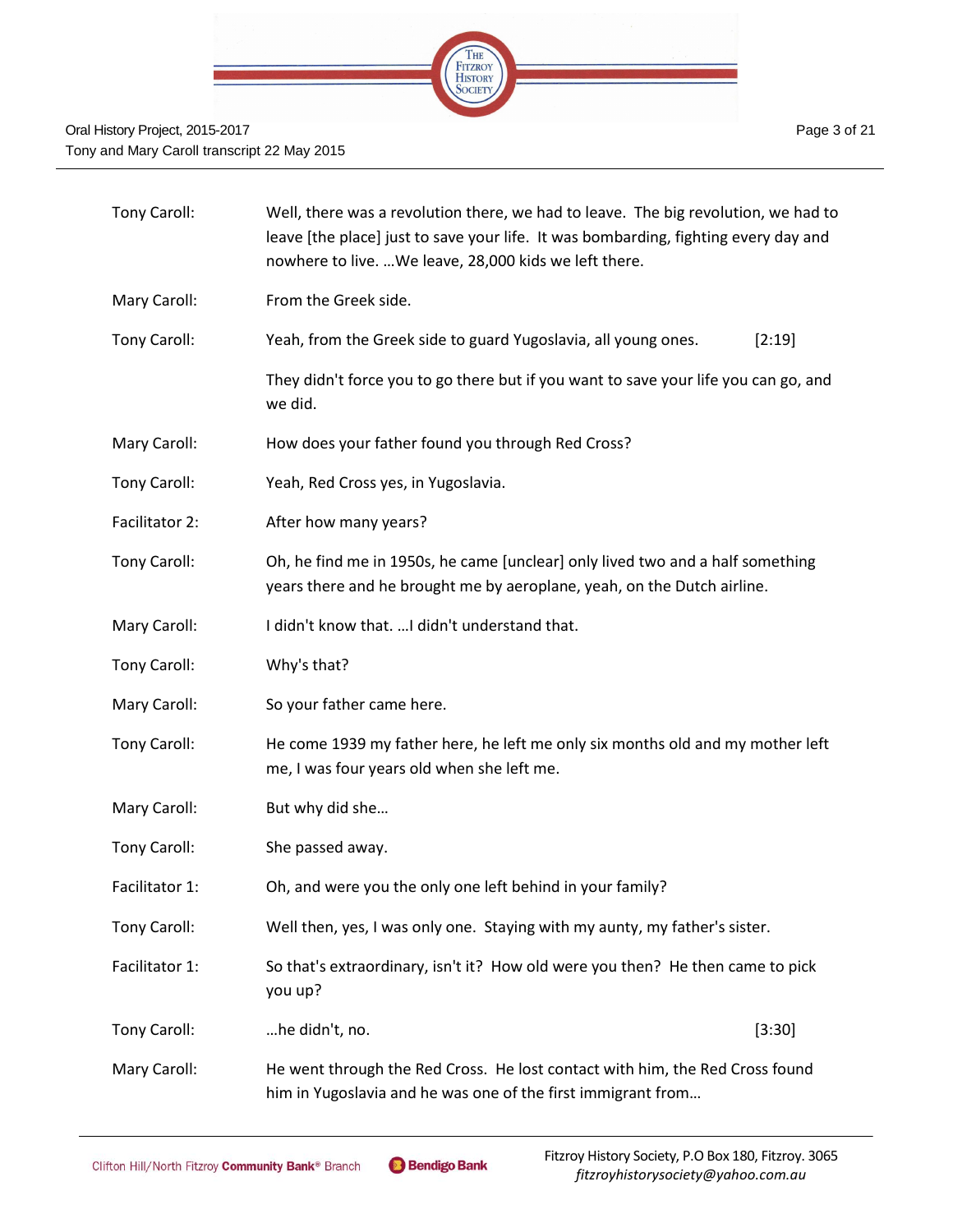

| From Belgrade. |
|----------------|
|                |

Mary Caroll: From Belgrade, with KLM airline because he couldn't remember the date when he come because he was a young lad and Tony never went to school. Because he was left an orphan, for him to make a living he had to work, he was a peasant boy and he used to take the animals from, I don't know about 40-50 animals can be, take them to the forest and look after them. So he didn't go to school in Greece because he did that.

> When he went to Yugoslavia he didn't go to school either because he had to make a living and he used to beg for a piece of bread and then at evening he used to beg for shelter. Of course when he come here 1950, 30 October 1950 he arrived, and he found his father married, which is the stepmother didn't want him. So he was renting a room in Gertrude Street from 13 years old and he used to pay the rent on his own. So he had a very hard life and he didn't go to school here either. So he went to sell…

- Tony Caroll: Newspapers, paperboy. I was the best paperboy, yep.
- Facilitator 1: Then how did you get involved with... shoemaking?
- Tony Caroll: Well I sell two and a half, two years, papers and I was getting to big, too old.
- Mary Caroll: He was embarrassed.
- Tony Caroll: I was starting embarrass and then I went to be apprentice at George [Damas], a shoe factory was in David Street, Fitzroy. I done my apprenticeship there. I done five years apprenticeship and 11 years night school I went there to learn all the trade completely. [5:28]

Yeah, otherwise he only learn one thing to learn, part of the shoes he learned but he don't learn all of it.

Mary Caroll: So he learned from a patternmaker or...

Tony Caroll: So you've got to learn all the trade yourself.

- Facilitator 1: So you go to different people...
- Tony Caroll: In different [sections]. Same school but different, like different class.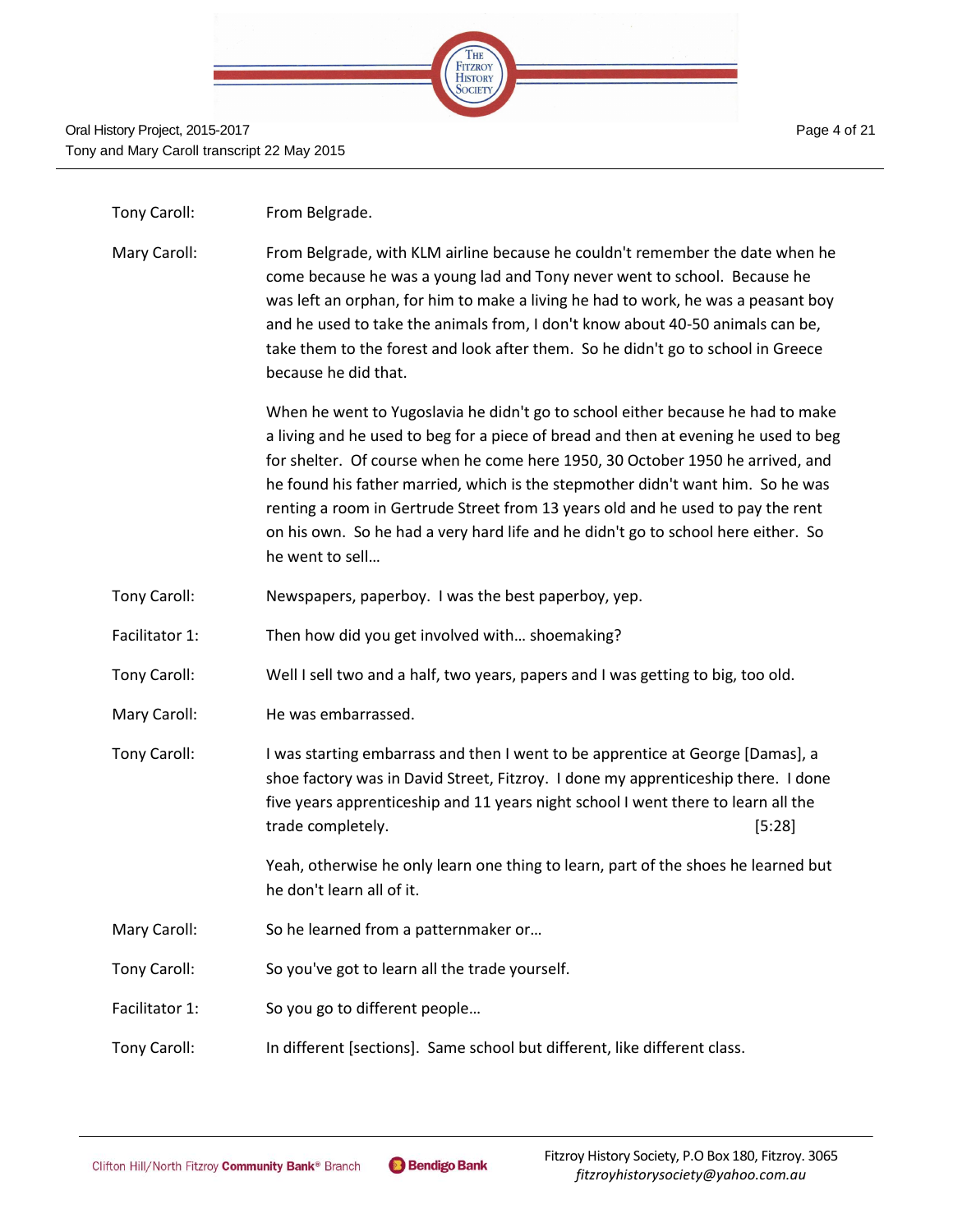

| Mary Caroll:   | He was an apprentice of the - not academically but in practice, because<br>academically with Tony whatever he learnt, to learn to read and write in old age<br>it's a little bit Very hard.                                                                                                                                                                                                |  |  |
|----------------|--------------------------------------------------------------------------------------------------------------------------------------------------------------------------------------------------------------------------------------------------------------------------------------------------------------------------------------------------------------------------------------------|--|--|
| Tony Caroll:   | I wasn't old age, but that was old enough.                                                                                                                                                                                                                                                                                                                                                 |  |  |
| Facilitator 1: | So you didn't live with your father.                                                                                                                                                                                                                                                                                                                                                       |  |  |
| Tony Caroll:   | After awhile my mother, she and her father live in South Australia and they<br>wanted come                                                                                                                                                                                                                                                                                                 |  |  |
| Mary Caroll:   | His stepmother we're talking about.                                                                                                                                                                                                                                                                                                                                                        |  |  |
| Tony Caroll:   | Stepmother, yeah, my stepmother, and she wanted my father mother to come<br>from South Australia to come live here. Well they decided [they'd stay] with my<br>father and my father grandfather, they bought a place together in 44 Gore<br>Street, Fitzroy and my father said if your father live with us my son's going to live<br>with us. That's what happened, everyone got together. |  |  |
| Facilitator 1: | So how did you get on with your stepmother then?<br>[6:49]                                                                                                                                                                                                                                                                                                                                 |  |  |
| Tony Caroll:   | Oh, well she never did like me, she never did like me at all, she never did. She still<br>doesn't.                                                                                                                                                                                                                                                                                         |  |  |
| Mary Caroll:   | We're still looking after her.                                                                                                                                                                                                                                                                                                                                                             |  |  |
| Tony Caroll:   | I'm looking after her for six, nearly six years now, she's                                                                                                                                                                                                                                                                                                                                 |  |  |
| Mary Caroll:   | Seven years now.                                                                                                                                                                                                                                                                                                                                                                           |  |  |
| Tony Caroll:   | a widow and a widow for 18 years or 17, but since she got sick she got sick she                                                                                                                                                                                                                                                                                                            |  |  |
| Mary Caroll:   | Father-in-law passed away 17 years ago so she's on her own. Now seven years<br>now, she had a stroke and she lost her speech and we're the only one who look<br>after her. So she doesn't want to aged care, so we go every morning, every<br>evening to see how is she, prepare her meals, prepare her tablets to take them<br>and                                                        |  |  |
| Tony Caroll:   | No keep going.                                                                                                                                                                                                                                                                                                                                                                             |  |  |
| Facilitator 1: | You're noble people.                                                                                                                                                                                                                                                                                                                                                                       |  |  |
| Tony Caroll:   | Keep going, still going.                                                                                                                                                                                                                                                                                                                                                                   |  |  |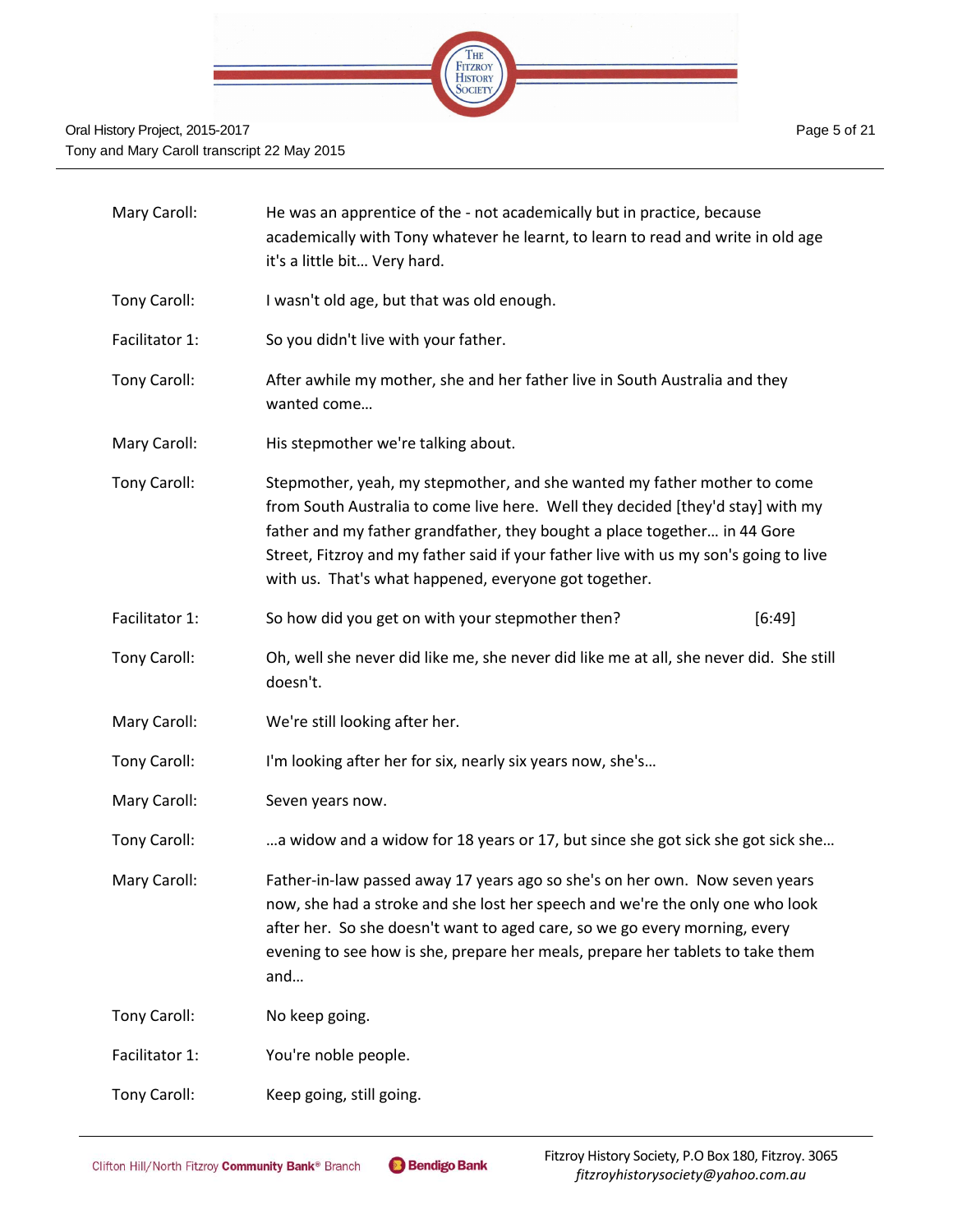

| Mary Caroll:   | Well if I complain something he goes to me, you're not any better than her. So<br>[laughs]                                                                                                                                                                                                                                                                                                                                                                   |        |  |
|----------------|--------------------------------------------------------------------------------------------------------------------------------------------------------------------------------------------------------------------------------------------------------------------------------------------------------------------------------------------------------------------------------------------------------------------------------------------------------------|--------|--|
| Facilitator 1: | Well you are better than her then, yes.                                                                                                                                                                                                                                                                                                                                                                                                                      |        |  |
| Mary Caroll:   | Not really, but what can we do? He had a very hard childhood [into it] and beside<br>this he end up to be a very pleasant man. He doesn't want to hurt people, he's<br>not pushing himself to [nobody]. Now how can I describe it, how he learn all<br>those good behave for a human being, that's his nature, that's how - I don't know,<br>but he's really very, very good. She never - I lived with them for 10 years with my<br>in-laws.                 |        |  |
| Facilitator 1: | Is that down in Napier Street?                                                                                                                                                                                                                                                                                                                                                                                                                               |        |  |
| Mary Caroll:   | 34 Napier Street.                                                                                                                                                                                                                                                                                                                                                                                                                                            |        |  |
| Facilitator 1: | Can you remember when they bought 34 Napier Street?                                                                                                                                                                                                                                                                                                                                                                                                          |        |  |
| Mary Caroll:   | Of course he remembers.                                                                                                                                                                                                                                                                                                                                                                                                                                      | [8:25] |  |
| Facilitator 1: | When your father bought it?                                                                                                                                                                                                                                                                                                                                                                                                                                  |        |  |
| Tony Caroll:   | Yes, I remember that.                                                                                                                                                                                                                                                                                                                                                                                                                                        |        |  |
| Mary Caroll:   | But he never said it, he was paying off, he said it will be half his and on the end of<br>it he said                                                                                                                                                                                                                                                                                                                                                         |        |  |
| Tony Caroll:   | Don't worry about that.                                                                                                                                                                                                                                                                                                                                                                                                                                      |        |  |
| Mary Caroll:   | to they was renting for living here so I can't give you nothing. So he's                                                                                                                                                                                                                                                                                                                                                                                     |        |  |
| Tony Caroll:   | So even after that my father and my, my father and grandfather, my stepmother<br>father, they didn't go very well, living together. My grandfather said you've got to<br>move out. We said no, we bought the place together, [and we got to] - and sell it,<br>what we get we divide. My grandfather said, I want the place, I want to live in<br>here. Well my father left but he didn't got anything after a couple of years, didn't<br>got nothing extra. |        |  |
| Mary Caroll:   | Whatever he put, like                                                                                                                                                                                                                                                                                                                                                                                                                                        |        |  |
| Tony Caroll:   | So what he put it in there, that's what he had to take it out.                                                                                                                                                                                                                                                                                                                                                                                               |        |  |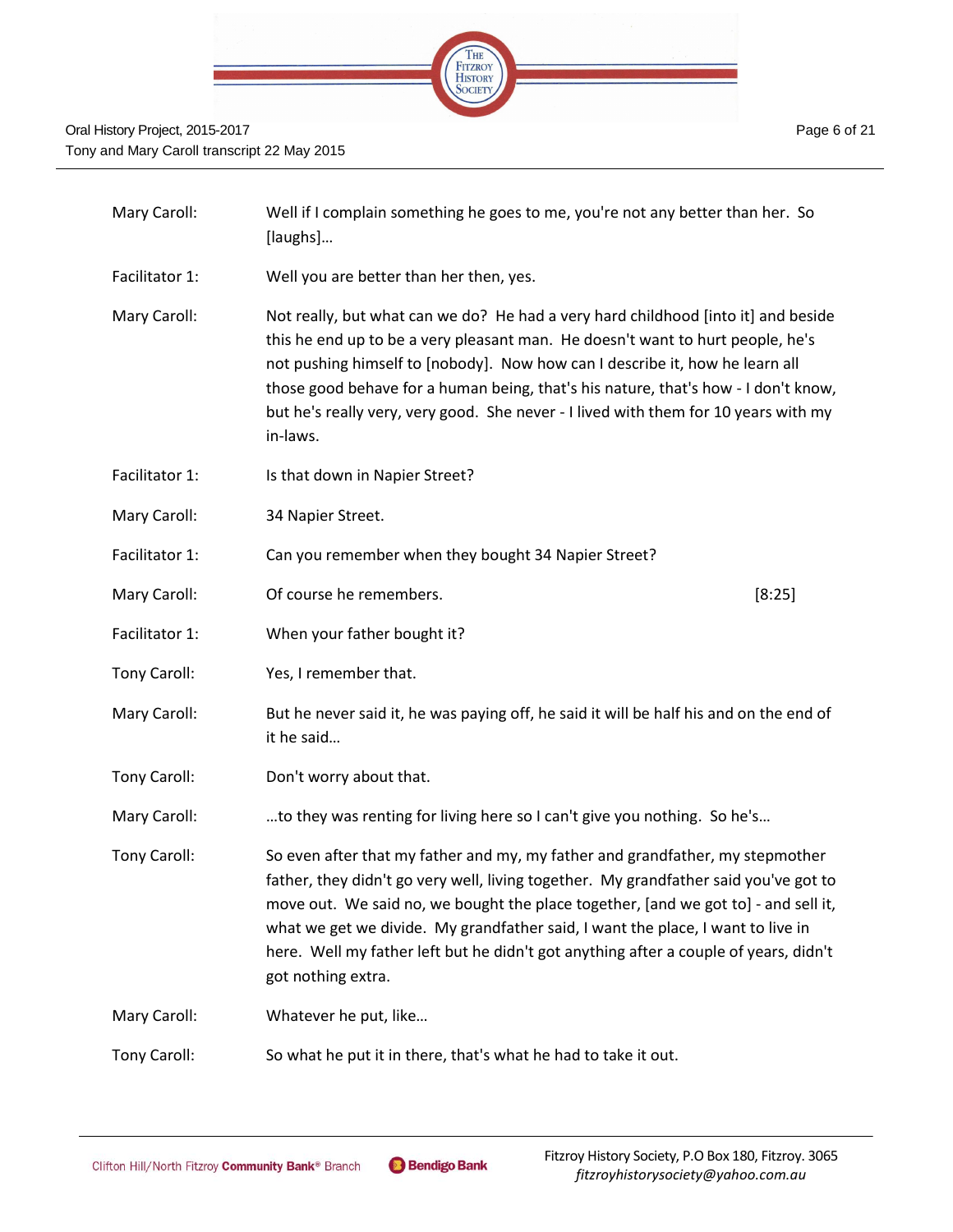

| Mary Caroll:   | Like my son told your other half when you said the house had a lot of [unclear] my<br>Peter said to him, okay I'll get it back, I'll give you whatever you gave grandpa<br>[laughs].         |  |  |
|----------------|----------------------------------------------------------------------------------------------------------------------------------------------------------------------------------------------|--|--|
| Tony Caroll:   | Then from there we went to live in 60 Condell Street, Fitzroy. We lived there a<br>few years and then that place was bought, 34 Napier Street and then we moved<br>there from there.         |  |  |
| Mary Caroll:   | But they sold Condell Street because they were the first Housing Commission<br>[people], I don't know if you can [remember] Condell Street and Gore Street on<br>the corner.                 |  |  |
| Tony Caroll:   | Yeah, Gore Street and George Street.                                                                                                                                                         |  |  |
| Mary Caroll:   | Do you know that corner? That was the first                                                                                                                                                  |  |  |
| Tony Caroll:   | One of the first flats in Fitzroy like Housing Commission place.<br>[9:56]                                                                                                                   |  |  |
|                | That was built there, they were the first ones.                                                                                                                                              |  |  |
| Facilitator 1: | So now, where do you live now?                                                                                                                                                               |  |  |
| Mary Caroll:   | Here but we sleep in [laughs]                                                                                                                                                                |  |  |
| Tony Caroll:   | Rosanna.                                                                                                                                                                                     |  |  |
| Facilitator 1: | A long way out then from Fitzroy.                                                                                                                                                            |  |  |
| Tony Caroll:   | It is, it is.                                                                                                                                                                                |  |  |
|                | We've been there 40                                                                                                                                                                          |  |  |
| Mary Caroll:   | 1970 '72, sorry, 1972.                                                                                                                                                                       |  |  |
| Tony Caroll:   | Yeah, no '71 I think we moved out there, '71.                                                                                                                                                |  |  |
| Facilitator 1: | Well, I'm just wondering whether we'll put a stop - pause this for a bit.                                                                                                                    |  |  |
|                |                                                                                                                                                                                              |  |  |
| Mary Caroll:   | No, his grand-, like Tony's grandfather, my mother-in-law's father, he was the first<br>one, Macedonian/Bulgarian priests in Orthodox in here in Australia. He was one<br>of the first ones. |  |  |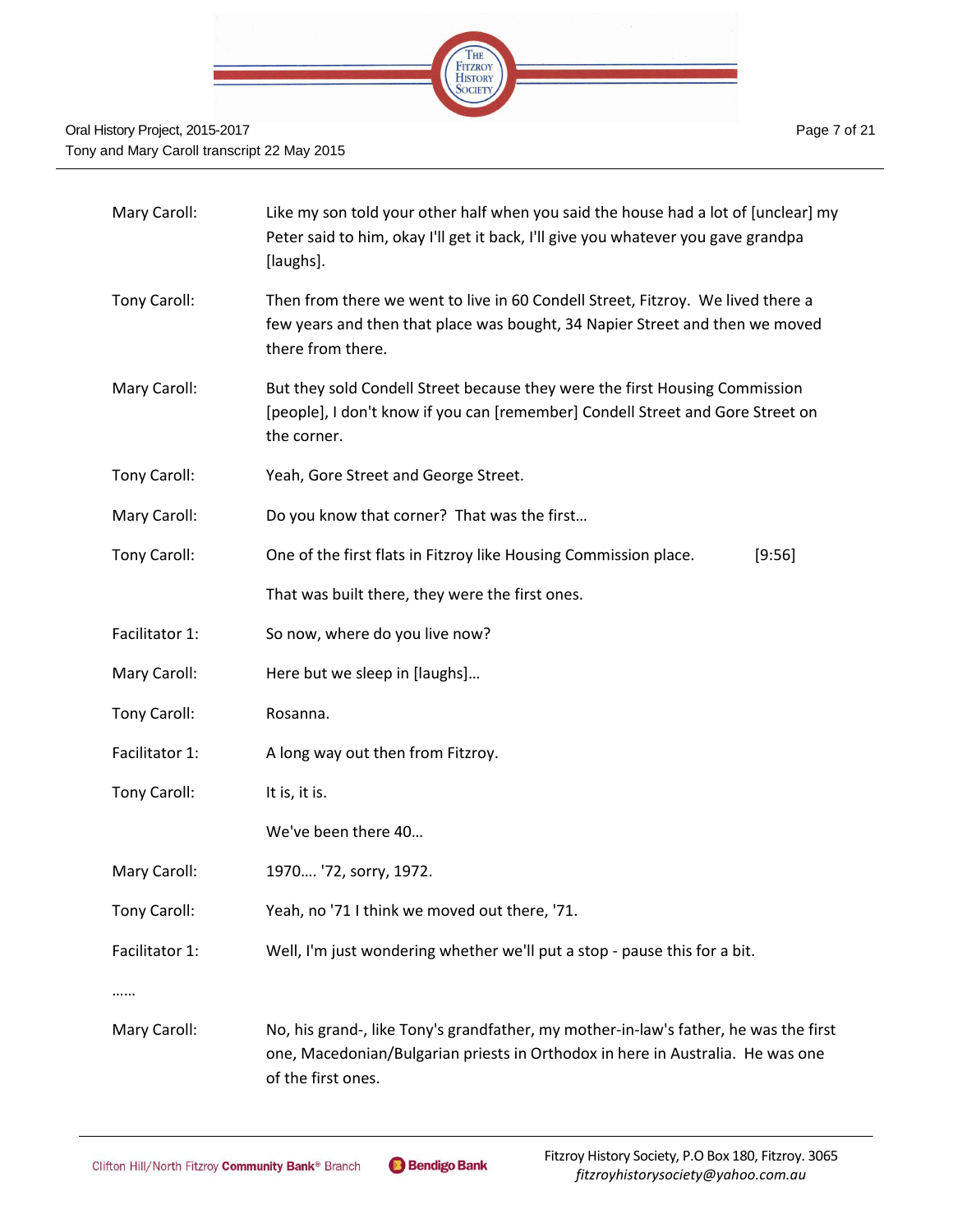

| Facilitator 1: | What was his name?                                                                                                                                                      |         |
|----------------|-------------------------------------------------------------------------------------------------------------------------------------------------------------------------|---------|
| Mary Caroll:   | Do you remember - I don't know - there was a church we had on Young Street,<br>well that's the Yeah, well that's the - not this one                                     | [10:51] |
| Tony Caroll:   | It was further down.                                                                                                                                                    |         |
| Mary Caroll:   | further down where the buildings are, where the - yes.  Yes, I was married<br>there so I took                                                                           |         |
| Facilitator 2: | When did that close, that one?                                                                                                                                          |         |
| Tony Caroll:   | When Housing Commission took over.                                                                                                                                      |         |
| Facilitator 2: | Oh okay, so the '80s.                                                                                                                                                   |         |
| Mary Caroll:   | Before you were born.                                                                                                                                                   |         |
| Facilitator 2: | The seventies maybe, yeah.  What was the name then of your Grandfather?                                                                                                 |         |
| Facilitator 1: | Yes, who was the priest?                                                                                                                                                |         |
| Mary Caroll:   | The priest? He was [Filippo, Peter Filippo, Filippos] I think - write the name.                                                                                         |         |
| Tony Caroll:   | Filippo.                                                                                                                                                                |         |
| Mary Caroll:   | Let me write it on a piece of paper and you can copy it.                                                                                                                |         |
| Facilitator 2: | When did you come to Gertrude Street?                                                                                                                                   |         |
| Tony Caroll:   | 30 October 1950.                                                                                                                                                        |         |
| Facilitator 2: | Did you meet, were you with Mary at that stage?                                                                                                                         |         |
| Tony Caroll:   | No, no that's 10 years later.                                                                                                                                           | [11:45] |
|                | More, 12 years, 12 years later. We knew before, I mean I met a couple of years<br>before we been married, she come 1959, I come 1950.                                   |         |
|                | She come to here, she live in Gertrude Street. That's why met, we were at dances<br>and we met at dances and we had to go to park weekends and that's where we<br>meet. |         |
| Facilitator 2: | How old were you when you met Mary?                                                                                                                                     |         |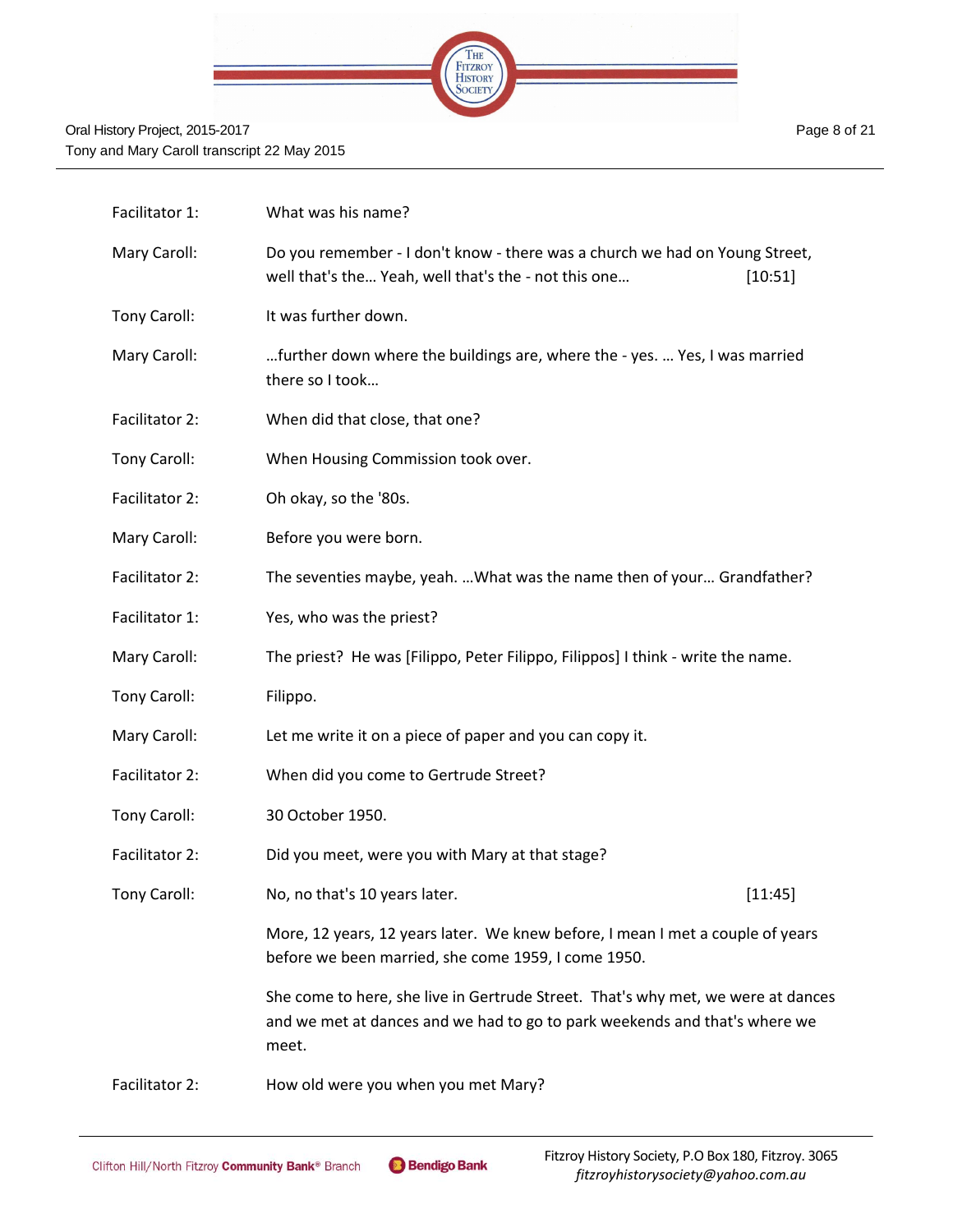

| Tony Caroll:   | Oh about 22, two years we know each other, or not quite two years but say a year<br>and a half or something and we got engaged and that's it.                                                                                                                                                                                                |         |
|----------------|----------------------------------------------------------------------------------------------------------------------------------------------------------------------------------------------------------------------------------------------------------------------------------------------------------------------------------------------|---------|
| Facilitator 1: | That's young.                                                                                                                                                                                                                                                                                                                                |         |
| Tony Caroll:   | [Laughs], she was only 16.  Yeah, when we got engaged, yeah.                                                                                                                                                                                                                                                                                 |         |
| Facilitator 1: | Where were you living then?                                                                                                                                                                                                                                                                                                                  |         |
| Tony Caroll:   | When she came in I just opened a shop in the front, '59, I opened in 29 May 1958.                                                                                                                                                                                                                                                            |         |
| Facilitator 2: | Was it a shoe shop before?                                                                                                                                                                                                                                                                                                                   |         |
| Tony Caroll:   | No, it wasn't, no. It was a residence, people live inside the shop. But we bought<br>the building 1956.                                                                                                                                                                                                                                      |         |
| Facilitator 1: | So, and you did your apprenticeship before that?                                                                                                                                                                                                                                                                                             |         |
| Tony Caroll:   | Yes, I did my apprenticeship, started before that, yeah.                                                                                                                                                                                                                                                                                     |         |
| Facilitator 1: | For six years, did you say?                                                                                                                                                                                                                                                                                                                  |         |
| Tony Caroll:   | Yeah, five years apprenticeship.                                                                                                                                                                                                                                                                                                             | [13:16] |
|                | But I went 11 years night school.                                                                                                                                                                                                                                                                                                            |         |
| Facilitator 2: | How did you meet Tony?                                                                                                                                                                                                                                                                                                                       |         |
| Mary Caroll:   | Well, I met him, Tony [was a very good] friend with my father. Father was<br>immigrated earlier than us, 1956 arrive in Australia. Three years later mother, my<br>brother and I we arrived and of course dad always used to talk to Tony be good<br>boy to me because I'm bringing a daughter. So he was sending all his regards<br>through |         |
| Tony Caroll:   | My love.                                                                                                                                                                                                                                                                                                                                     |         |
| Mary Caroll:   | through our friends because those days we rented in one house that I lived, 193<br>Gertrude Street, that's that house used to be. Of course there were five rooms<br>and each room were renting it to a family and one of, all of them, they knew Tony<br>because the Macedonia we always united together                                    |         |
| Tony Caroll:   | Wasn't that many.                                                                                                                                                                                                                                                                                                                            |         |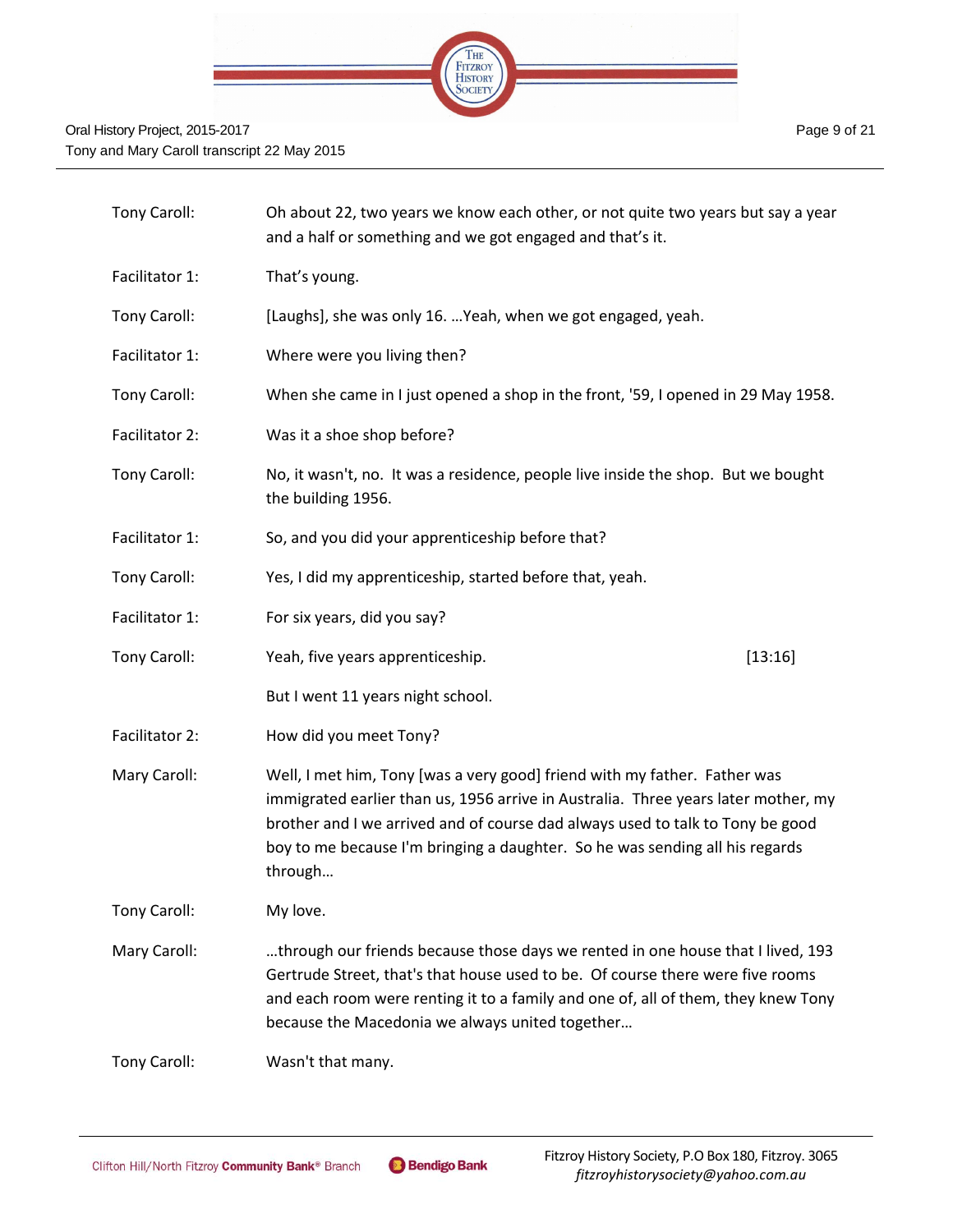

| Mary Caroll: | Yeah, and one day we're sitting on the tram stop going to the city and the lady<br>said to me come on, I'll introduce you to the boy who sent you his regards. So I go<br>in it and Tony was 21 22, and with a just singlet and apron                                                                                                                                                                                                                                                                                                                                                                                                  |  |
|--------------|----------------------------------------------------------------------------------------------------------------------------------------------------------------------------------------------------------------------------------------------------------------------------------------------------------------------------------------------------------------------------------------------------------------------------------------------------------------------------------------------------------------------------------------------------------------------------------------------------------------------------------------|--|
| Tony Caroll: | Summer time.                                                                                                                                                                                                                                                                                                                                                                                                                                                                                                                                                                                                                           |  |
| Mary Caroll: | and I was only 15. I looked at him and said erk, you're too old for me.                                                                                                                                                                                                                                                                                                                                                                                                                                                                                                                                                                |  |
| [Laughter]   | [14:43]                                                                                                                                                                                                                                                                                                                                                                                                                                                                                                                                                                                                                                |  |
| Tony Caroll: | That wasn't very nice, was it?                                                                                                                                                                                                                                                                                                                                                                                                                                                                                                                                                                                                         |  |
| Mary Caroll: | I know.                                                                                                                                                                                                                                                                                                                                                                                                                                                                                                                                                                                                                                |  |
| [Laughter]   |                                                                                                                                                                                                                                                                                                                                                                                                                                                                                                                                                                                                                                        |  |
| Mary Caroll: | So two weeks later we had a dance in Fitzroy Town Hall that's where all the<br>matchmaking and the romance were done those days through there. Of course<br>he knew dad, he comes straight to the table we're sitting and without any doubt<br>and before dad say, this is my daughter, he goes to me excuse me, do I still look<br>old? Nice.                                                                                                                                                                                                                                                                                         |  |
| [Laughter]   |                                                                                                                                                                                                                                                                                                                                                                                                                                                                                                                                                                                                                                        |  |
|              | Of course my mother looked at me, said he's not a bad catch, is he? I said, no.<br>From then he was in love with my girlfriend which is they were renting one of our<br>rooms and every second day he was coming to our house in 193 Gertrude Street<br>and - with my girlfriend, they were going out - and of course sometimes she was<br>getting into trouble. She said to him come on, we'll go the two of us and then we<br>go home so I don't get into trouble.                                                                                                                                                                   |  |
|              | All of a sudden I said to them, I can't stay any longer because I'll get trouble with<br>my parents and I said, I'll go away. She said oh no, please, please, please wait and<br>he looked at me, and I looked at him again, I thought ooh, and they had a fight the<br>two of them and she went back to Macedonia, Yugoslavian Macedonia, [unclear].<br>She said to me, he likes you but don't you marry him because blah, blah, like<br>always she said the best things and before she leave she said to me, I'm sorry I put<br>you wrong picture of him. If you are like enough to marry him you have a<br>wonderful life with him. |  |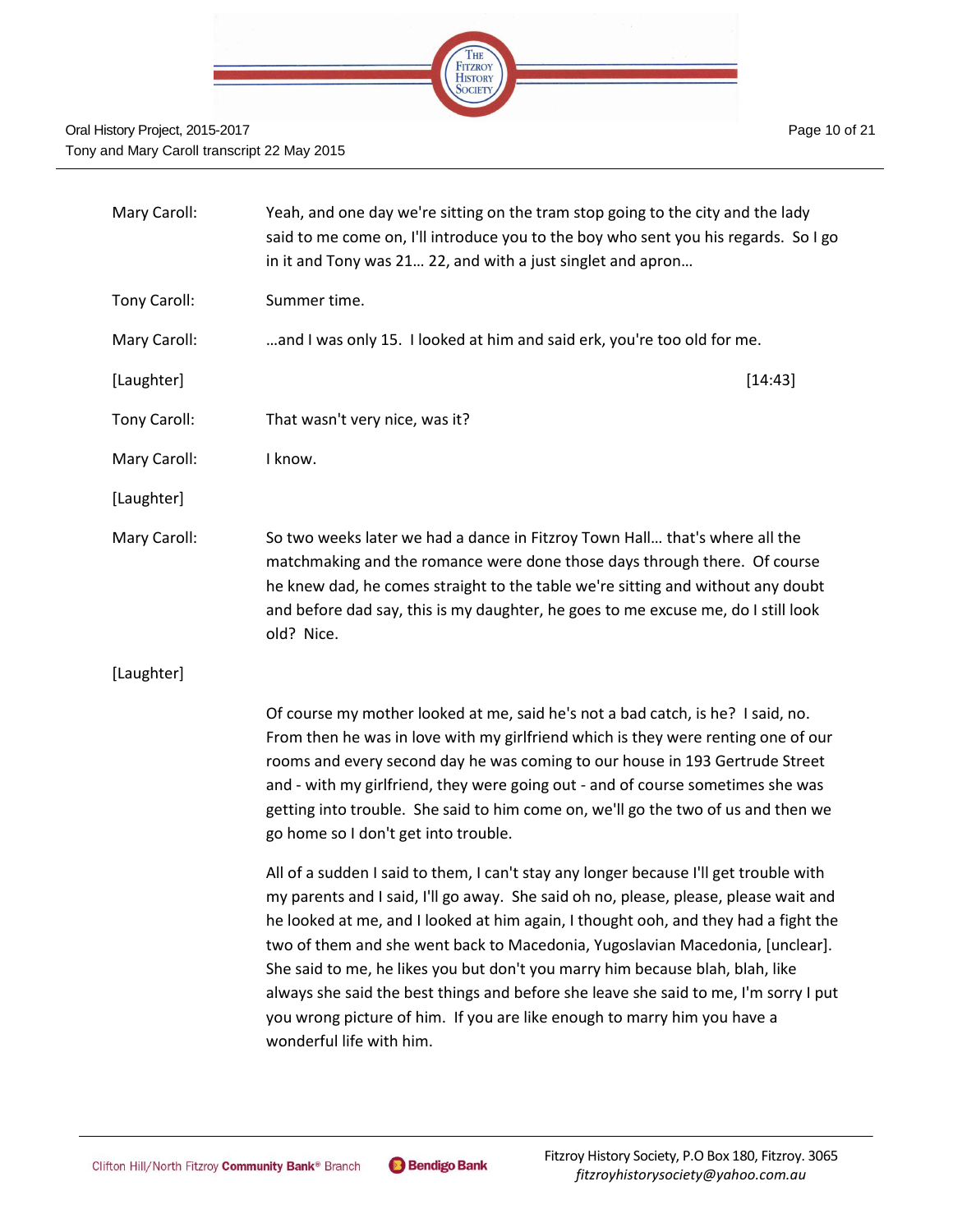

That's how we met and married. She still, she come back, this girl, we still are friends with her. But she marry a lovely man too from there. That's it, that's our story.  $[16:27]$ 

We just had one son, live with my in-laws in 34 Napier Street and that's it and we moved in Rosanna. We move only for sleep because everybody ask me, where you live? In Fitzroy, they said why? I said, Tony's seven days a week, 12 hours a day here, only these last few years he's stopped a little bit not to work, he's still working. You know yourself [unclear], that's our story.

- Facilitator 2: So, what I remember when I was a little girl was all the boarders you had...
- Mary Caroll: We've still got them.
- Facilitator 2: …and you had a lot of interesting characters. …Do you have any people that you have nice memories of or… something that you would like to tell us about…
- Mary Caroll: Yes, we do. I don't know if you remember Gordana.
- Facilitator 2: Yes, I remember Gordana, she was very colourful.
- Mary Caroll: Very colour-, she was my age. But… she was a lovely…
- Facilitator 2: Yeah, she'd kiss me in the street and I'd just be like this kid… wiping it off.
- Tony Caroll: Yeah, that's how she was, yeah.

Mary Caroll: But on the ending her life of the last three years, 2000 she passed away, she got she was going to Peter MacCallum and two [17:40] years she suffered and she still, she had a treatment, chemotherapy, but it was a [unclear] in her hand. A few times I took her there and I say to the people look, why don't you stop her. They looked at me, they said nothings we can do more, at least let her live happily. But she, quite a lovely.

> Now, Tony's very kind to them, this is how Tony works in it. They all look at him as a godfather, I'm the bad person, I collect the debt collector. If they haven't got any money to pay the rent they borrowed from him, they can give me the money so I can give them a receipt. Because I go crook at them and it's alright, I suppose. Some of them they use him, but the majority they don't…

Tony Caroll: No.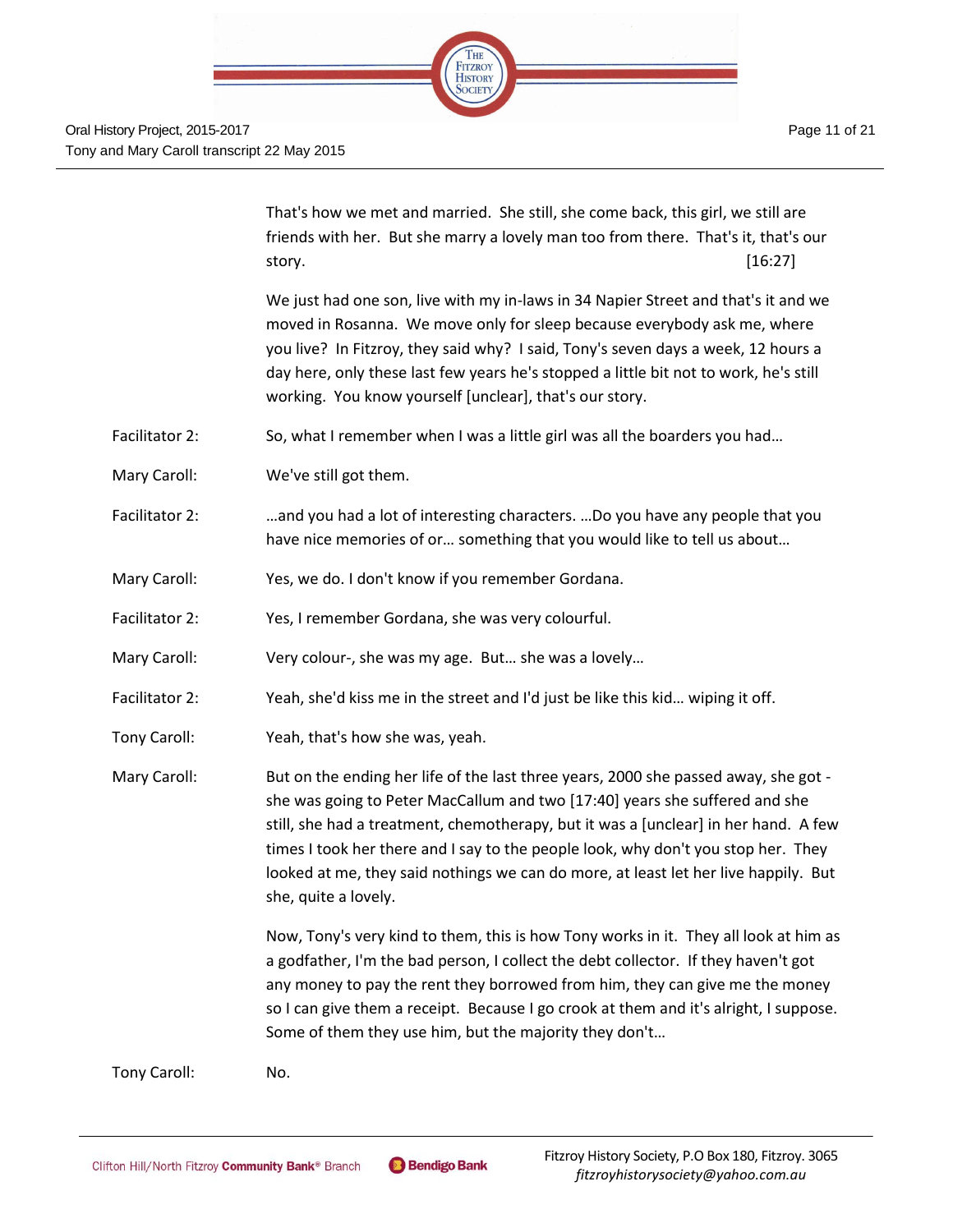

| Mary Caroll:    | they pay him and he's got it on his mind like a control. I said, what do you do?<br>He said, if they don't pay what they borrow they don't get anymore.                                        |         |  |
|-----------------|------------------------------------------------------------------------------------------------------------------------------------------------------------------------------------------------|---------|--|
|                 | He's not nasty, he'll just say to them no, finish what you owe me, then I give you<br>some more. That's how. Some of them that have got paper from there, 25 years,<br>30 year they're living. |         |  |
| Facilitator 2:  | Yeah, I was going to ask have you got any long term ones that have been there<br>for a long time.                                                                                              |         |  |
| Mary Caroll:    | Yes. 30 years.                                                                                                                                                                                 |         |  |
| Tony Caroll:    | Now when I think, what's the longest? Boris?                                                                                                                                                   |         |  |
| Mary Caroll:    | Peter [Fraser]. Mmm. Gino - I don't know if you remember Gino?                                                                                                                                 |         |  |
| Tony Caroll:    | Boris has been a long time, Peter [Fraser] long time.                                                                                                                                          |         |  |
| [Over speaking] |                                                                                                                                                                                                |         |  |
| Mary Caroll:    | Alzheimer's, he just moved away last year.                                                                                                                                                     | [19:07] |  |
| Facilitator 2:  | I'm sure if I see a face I'll remember.                                                                                                                                                        |         |  |
| Mary Caroll:    | She had a son which is a lost son for many years and then all of a sudden they<br>found her and they took her in Adelaide.                                                                     |         |  |
| Facilitator 2:  | So that's quite a number of - oh, you've got from when they've started.                                                                                                                        |         |  |
| Mary Caroll:    | Oh yes, I always am going to have that when I start them. I have to keep on<br>record what I doing otherwise                                                                                   |         |  |
| [Over speaking] |                                                                                                                                                                                                |         |  |
| Tony Caroll:    | Anything goes wrong                                                                                                                                                                            |         |  |
| [Over speaking] |                                                                                                                                                                                                |         |  |
| Mary Caroll:    | So I know it.                                                                                                                                                                                  |         |  |
| Tony Caroll:    | something to do with law.                                                                                                                                                                      |         |  |
| Mary Caroll:    | It's all up here.                                                                                                                                                                              |         |  |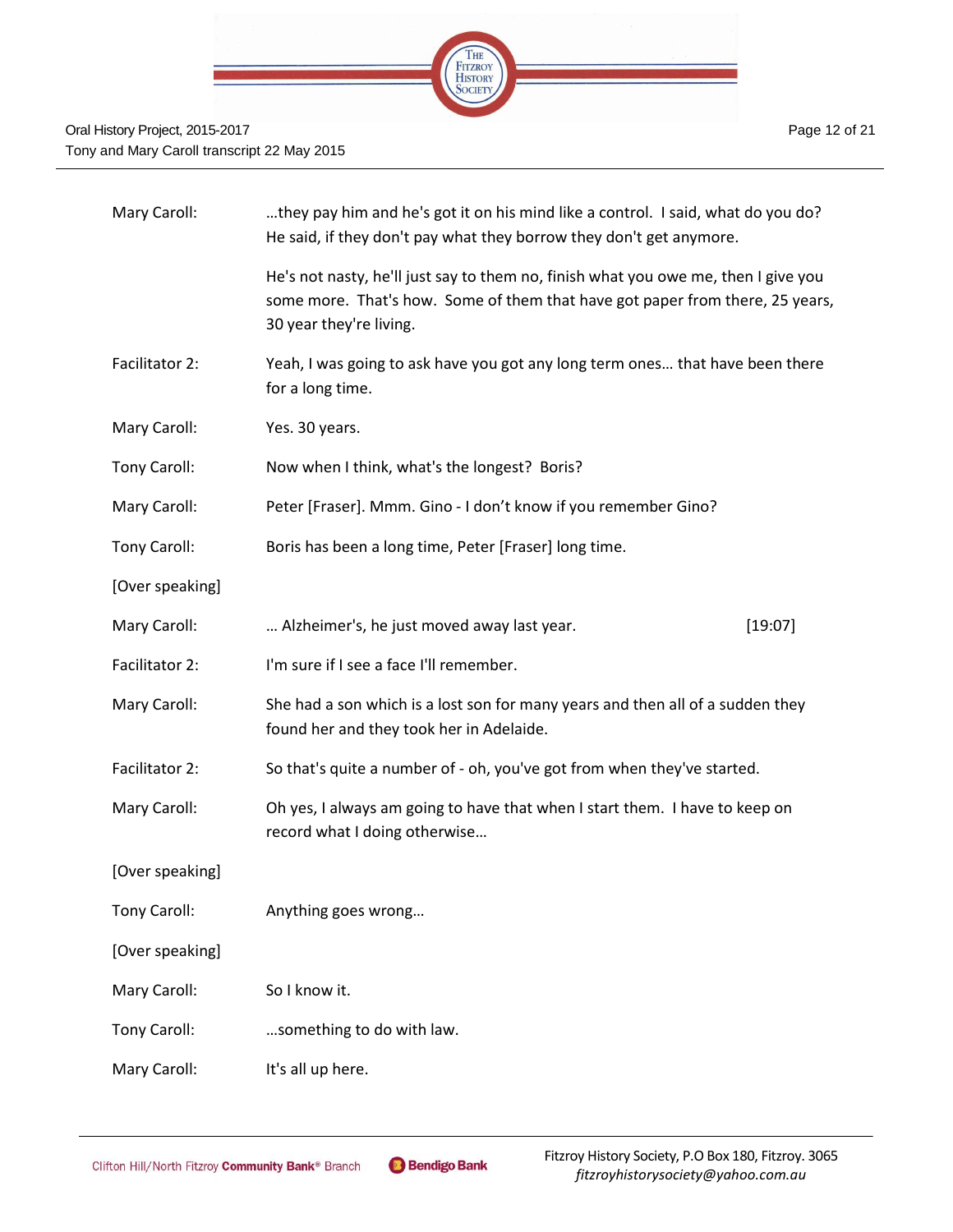

| Facilitator 1: | Are they mostly Macedonian people?                                                                                                                                                                                                             |         |
|----------------|------------------------------------------------------------------------------------------------------------------------------------------------------------------------------------------------------------------------------------------------|---------|
| Mary Caroll:   | Oh no.  We've got only one Macedonian, which                                                                                                                                                                                                   |         |
| Tony Caroll:   | Two now.                                                                                                                                                                                                                                       |         |
| Mary Caroll:   | Who's the other one?                                                                                                                                                                                                                           |         |
| Tony Caroll:   | Peter downstairs.                                                                                                                                                                                                                              |         |
| Mary Caroll:   | Oh Peter, yeah, [Petrovsky].  Yeah, and                                                                                                                                                                                                        |         |
| Tony Caroll:   | Who is the other one - [Sacho].                                                                                                                                                                                                                |         |
| Mary Caroll:   | Sacho. No, no Macedonian. Two.                                                                                                                                                                                                                 | [19:56] |
| Tony Caroll:   | We've got Romanians, English.                                                                                                                                                                                                                  |         |
| Mary Caroll:   | Yeah, Australian.                                                                                                                                                                                                                              |         |
| Tony Caroll:   | A Romanian, Australians and what's                                                                                                                                                                                                             |         |
| Mary Caroll:   | New Zealanders, we've got two ladies.                                                                                                                                                                                                          |         |
| Tony Caroll:   | Two lady New Zealand. So a mixture, it is a mixture.                                                                                                                                                                                           |         |
| Mary Caroll:   | But you can tell, here have a look at the Different names, but they are                                                                                                                                                                        |         |
| Tony Caroll:   | We've got Turkish.                                                                                                                                                                                                                             |         |
| Facilitator 2: | Starting at different                                                                                                                                                                                                                          |         |
| Mary Caroll:   | '96, this is the years they are start living in here. Mick [Schneider], he's                                                                                                                                                                   |         |
| Tony Caroll:   | He's Slovenia. He's been here 20 years.                                                                                                                                                                                                        |         |
| Mary Caroll:   | Yeah, so they stay for quite a while.                                                                                                                                                                                                          |         |
| Tony Caroll:   | We look them after and they don't want to leave. The only way when they go<br>when they pass away. That's what happens, no we look, I look after them. I love<br>people and I like I spend time with them. I spend time and they like me and I |         |
| Facilitator 2: | Yeah, because I do remember Gordana because we had the window across                                                                                                                                                                           |         |
| Mary Caroll:   | The window across.                                                                                                                                                                                                                             |         |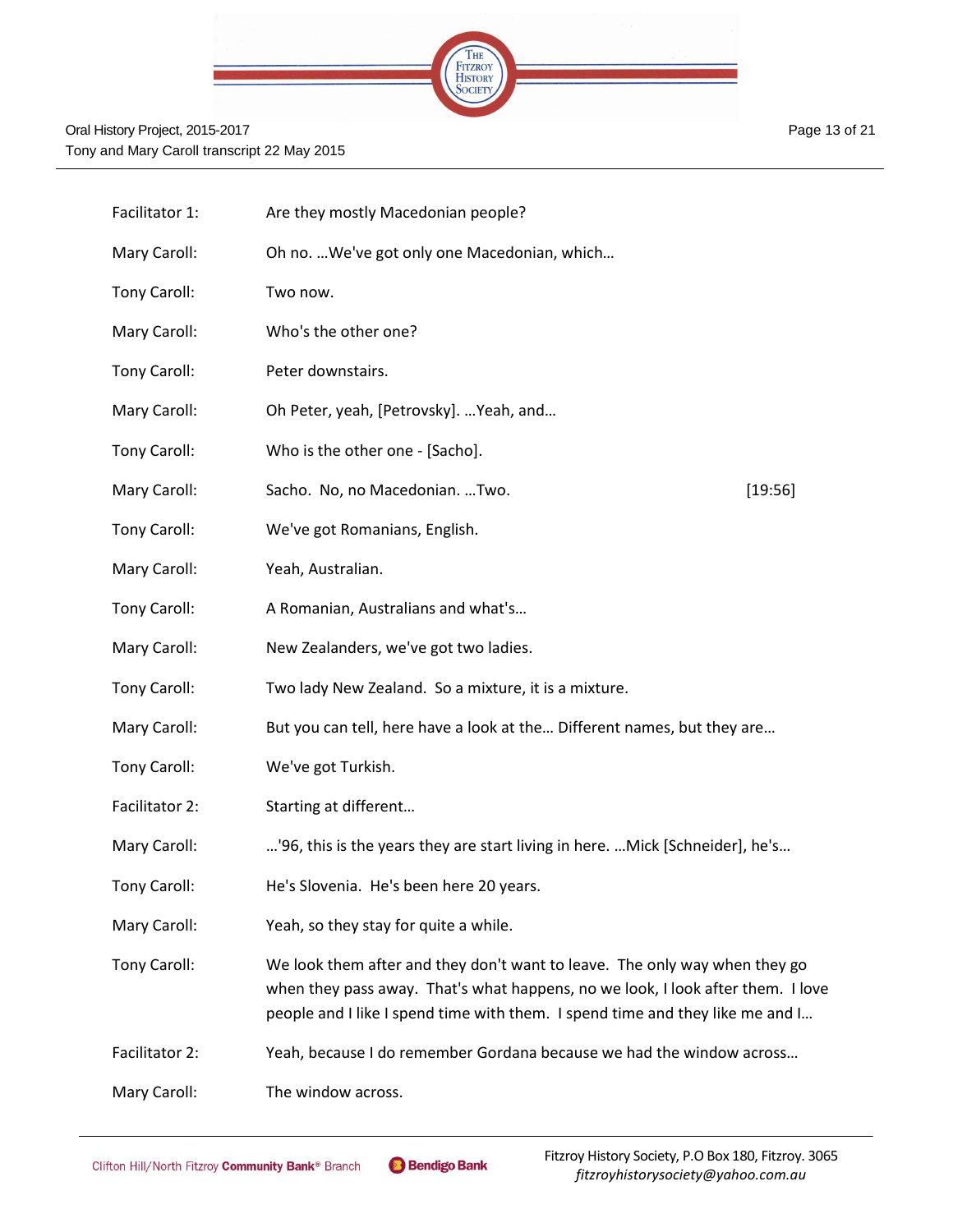

| Tony Caroll:   | Oh yeah, you get their [unclear].                                                                                                                                                                                                                                                                       | $[20:47]$ . |
|----------------|---------------------------------------------------------------------------------------------------------------------------------------------------------------------------------------------------------------------------------------------------------------------------------------------------------|-------------|
| Facilitator 2: | and it'd be like she'd be singing on the balcony and she was quite, she, yeah she<br>was an alcoholic so she was always quite jolly and                                                                                                                                                                 |             |
| Tony Caroll:   | Cheerful, very cheerful, yes.                                                                                                                                                                                                                                                                           |             |
| Mary Caroll:   | She walks through the door and she's wobbling and she goes, and then you sit<br>there and she walks, don't push me [laughs].                                                                                                                                                                            |             |
| Tony Caroll:   | You got 50 metres away and [she says] don't push me. Poor Gordana.                                                                                                                                                                                                                                      |             |
| Facilitator 2: | Also, Tony, your customers, I remember dad or Michael saying that you did the<br>boots for all the Victorian fire fighters and Vic police for a number of years.                                                                                                                                        |             |
| Mary Caroll:   | Yes.                                                                                                                                                                                                                                                                                                    |             |
| Facilitator 2: | So your clientele, if you want to talk a little bit about that, who your customers<br>have been and who you've made boots for. Because your boots are very good<br>quality and                                                                                                                          |             |
| Tony Caroll:   | Very famous, yeah.                                                                                                                                                                                                                                                                                      |             |
| Facilitator 2: | they're very, very famous, that's right. So just about your customers.                                                                                                                                                                                                                                  |             |
| Tony Caroll:   | Now we've got a story written by me where there've been a book, they call me<br>Macedonian marvel. That's what they call me. Well I had a contract with the<br>Police, then we had for the councils                                                                                                     |             |
| Mary Caroll:   | They used to ride motorcycle those days.                                                                                                                                                                                                                                                                |             |
| Tony Caroll:   | and the posties. I had three contracts for doing all the boots I'm making. I've<br>got too old now, I had to let them go because no energy not there, can't produce<br>them.                                                                                                                            |             |
| Mary Caroll:   | I think the thing in it was the best part of it, people with a different calves because<br>the mass production they were standard calves, put standard, nothing. So for<br>Tony they used to, he'd measure the feet in it and make them to fit them properly<br>on the biggest calf or a skinny calf or |             |
| Tony Caroll:   | Whatever, whatever they needed.                                                                                                                                                                                                                                                                         | [22:31]     |
| Facilitator 1: | So if you're making shoes for the police did you fit each of them individually?                                                                                                                                                                                                                         |             |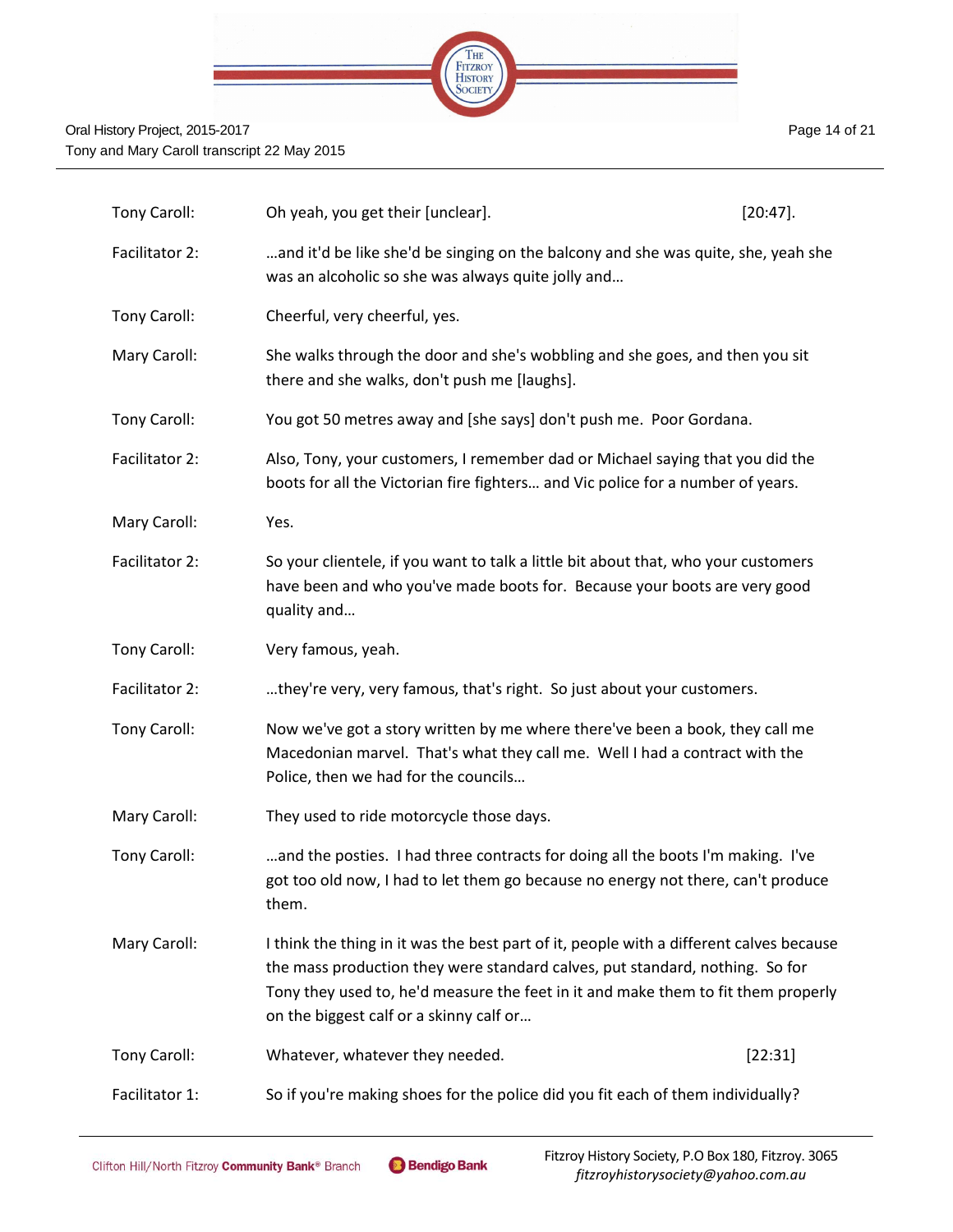

| Mary Caroll:   | Yes.                                                                                                                                                                                                                                                                                                                                                                                                   |         |
|----------------|--------------------------------------------------------------------------------------------------------------------------------------------------------------------------------------------------------------------------------------------------------------------------------------------------------------------------------------------------------------------------------------------------------|---------|
| Tony Caroll:   | Yes, and then we keep the measurements.                                                                                                                                                                                                                                                                                                                                                                |         |
| Facilitator 1: | Yeah, and keep the model of the foot?                                                                                                                                                                                                                                                                                                                                                                  |         |
| Tony Caroll:   | The moulds, the moulds can be alternated but the measurements you know it's<br>done, the patterns, everything's done ready and when they need another pair<br>they only, they had to fax it, that number, works all the numbers [and they] said<br>we need another pair, we just make another pair, keep making and keep sending.<br>They keep coming in, repairs, keep saying that's what we need for |         |
| Facilitator 2: | So how many years, what period or time was that?                                                                                                                                                                                                                                                                                                                                                       |         |
| Tony Caroll:   | Oh, first I started account with the posties, so would be just 30 years. Yeah, long<br>time.                                                                                                                                                                                                                                                                                                           |         |
| Mary Caroll:   | For postman                                                                                                                                                                                                                                                                                                                                                                                            |         |
| Tony Caroll:   | Maybe more, maybe more.                                                                                                                                                                                                                                                                                                                                                                                |         |
| Mary Caroll:   | Postman, yeah, we just sent a pair of boots for the postman here, they were 25<br>years in December for Tony to repair them. That was the many times and I've<br>written a note, I said this is the last time I'm going to repair them because the<br>leather was out and the lady who brought them yesterday, 30 years, no, 1977.                                                                     |         |
| Facilitator 2: | Indestructible.                                                                                                                                                                                                                                                                                                                                                                                        |         |
| Tony Caroll:   | Oh that one, yeah.                                                                                                                                                                                                                                                                                                                                                                                     |         |
| Facilitator 2: | Yeah, Tony's boots are definite-, I know my brother Michael owned a pair from<br>when we were living here.                                                                                                                                                                                                                                                                                             |         |
| Tony Caroll:   | Oh, it's a long, long time.                                                                                                                                                                                                                                                                                                                                                                            | [23:51] |
| Mary Caroll:   | Well this is what I had all the measurements done, like and a number to each<br>boot. Therefore                                                                                                                                                                                                                                                                                                        |         |
| Tony Caroll:   | That's only for the                                                                                                                                                                                                                                                                                                                                                                                    |         |
| Mary Caroll:   | For everybody.                                                                                                                                                                                                                                                                                                                                                                                         |         |
| Tony Caroll:   | everybody, just about [the main ones].                                                                                                                                                                                                                                                                                                                                                                 |         |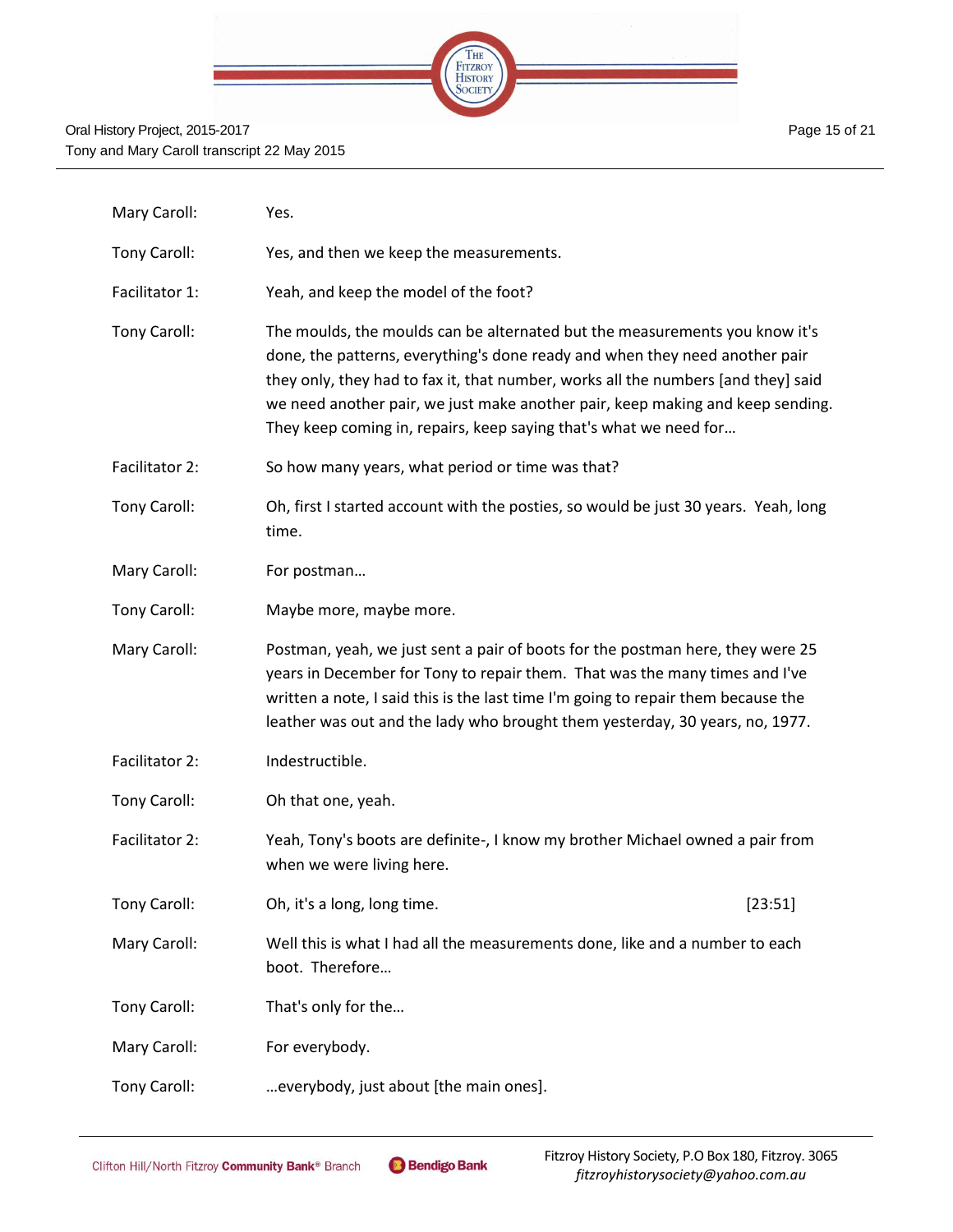

| Mary Caroll:       | So yeah, it was '98. Tony, if I didn't work here Tony wouldn't keep the ledgers so<br>when I come [unclear]                                                                                                                                                                                                                                 |
|--------------------|---------------------------------------------------------------------------------------------------------------------------------------------------------------------------------------------------------------------------------------------------------------------------------------------------------------------------------------------|
| [Aside discussion] |                                                                                                                                                                                                                                                                                                                                             |
| Mary Caroll:       | So all those are for [unclear] post.                                                                                                                                                                                                                                                                                                        |
| Tony Caroll:       | Post office.                                                                                                                                                                                                                                                                                                                                |
| Facilitator 1:     | How far back would they go                                                                                                                                                                                                                                                                                                                  |
| Mary Caroll:       | Well, after '96 I started writing and then - I'll look at the list. Oh, that's how we<br>used to get the orders from the Police. [Unclear]. So it was notes, it's fascinating<br>but Tony like used to go crook at me, why do I waste all this time and then later<br>on in life he realised it did help him what I did in it, so [laughs]. |
| Facilitator 2:     | Good team.                                                                                                                                                                                                                                                                                                                                  |
| Mary Caroll:       | Yeah, a good team, '92 I've got, this most of the policemen I've got, I've got the<br>number, serial number, and that's how I identify them, by their serial number.                                                                                                                                                                        |
| Facilitator 1:     | But if your shop opened in the '50s, so that's very early on, were you making<br>boots for the police then?                                                                                                                                                                                                                                 |
| Mary Caroll:       | [25:22]<br>No.                                                                                                                                                                                                                                                                                                                              |
| Tony Caroll:       | No, I start making shoes. But 1950 was a lot of immigrants coming, lots of it, '50s,<br>and '60s as well. There was about half a dozen shoemakers here in Gertrude<br>Street and everyone trying to - it was pounds and shillings                                                                                                           |
| Mary Caroll:       | Competition.                                                                                                                                                                                                                                                                                                                                |
| Tony Caroll:       | Yeah, competition. I used to put there £4 a pair of shoes and some people put £3<br>and a half, [£3, £2 and a half], some put £3. So cutthroat. That was very hard,<br>very hard to gain or progress to make a bit money. When the Beatles come in I<br>saw a boots, they are wearing a boot with a big buckle in the front.                |
| Mary Caroll:       | '65.                                                                                                                                                                                                                                                                                                                                        |
| Tony Caroll:       | Yeah, when they came here. I saw the boot, I liked the boot, I made a boot before<br>anyone else, it went well. But people discover, again, they start making that.<br>After that then I started making motorcycle boots, was no motorcycles boots<br>here, there was only one English boot and I went to make that one. They start         |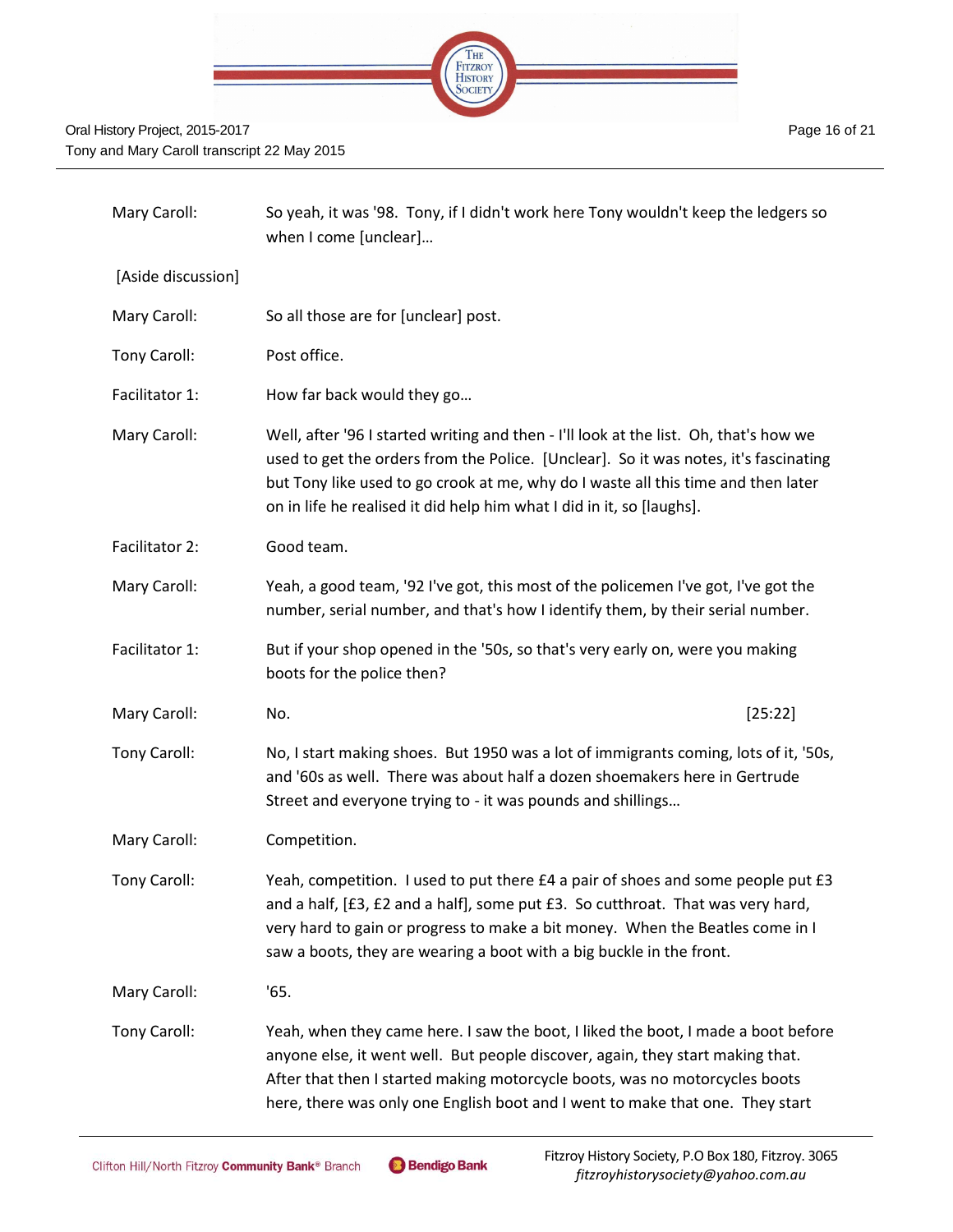

going well, and don't have to change so many models, so many [unclear] so expensive, can keep the same styles. I only needed three, four styles and you could keep going forever. Then it went, no-one could copy me. When the boots are made it's a little bit different and no-one could copy it.

Mary Caroll: Yes, this is…

Tony Caroll: We had our own [patent] on it and then it well.

Mary Caroll: So this is all the police I had on, all those from there to there. So there was, no, for me it was interesting and they used to bring them all along as [student] before they get qualified for the full policemen; so they come and Tony will measure them and each of them different size. But they were, he never got, he never wanted any favours from [nobody], he never wanted anything in [reply].

> I'll never forget one night we are coming from Springvale, it was evening and the policeman with the motorcycle come behind me and with the thing on…

> > [27:32]

…siren on, and he said pull on the side, so I pull on the side. He goes to me, don't worry, you've done nothing wrong, it could be a [random] check. He put the light, the torch in my face, said state your name and it is your car? I said no, my husband's car. So he put the light on him, he goes oh, Tony [laughs]. But still my heart goes beat, beat, beat. But I must admit it in all of them only a handful we can find them very aggressive. The majority they were very down to earth people.

Like one of them, I'll never forget, I used to say to him why do I get a shock when a policeman - he says, it's okay what I do, but he said one thing I can tell you, it's very hard to become young policeman because you haven't lived civilian. He said if I'm the law I will let them live until 25 or 26 at civilian and then promote him as a policeman, because it is very hard civilian to live. Sometimes from nothing they can pull you on the side, for no reason, but he said if you live - he said, I was 30 when I become policeman and I've got a feeling for everybody.

I thought how beautiful he put it, very, very nice. Because I was coming through here and I had my bag here without my safety on, thinking I've got the belt in here and he pointed, I said what, he said belt. Oh. He didn't pull me on the side and then I pulled the belt and put it in and lucky, I didn't know he was coming to see Tony and I told him, he said well that's - if you book someone for that he said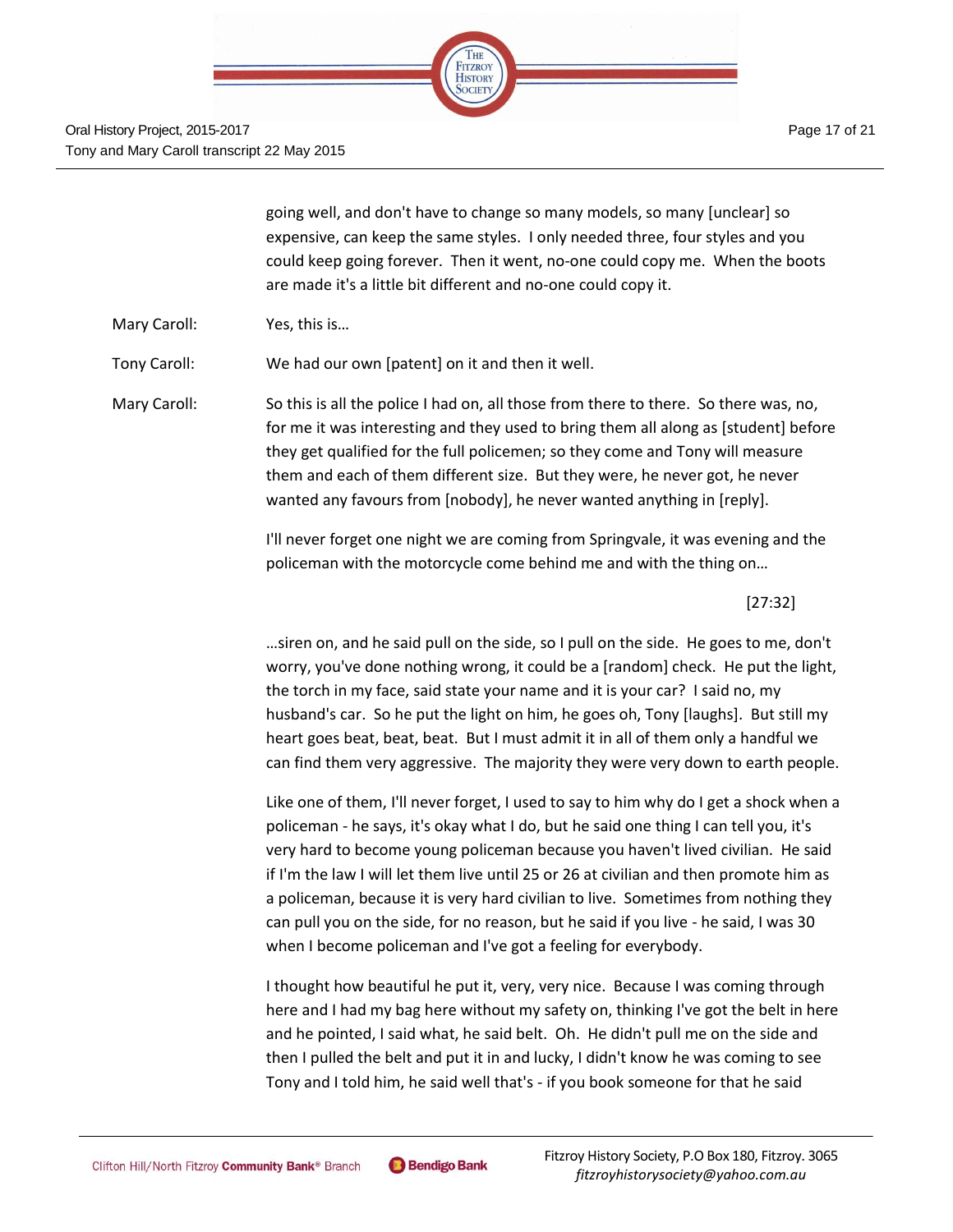

|                | you're stupid. But he said a young one, 18, they feel they've got the power and<br>they will book you, isn't it?                              |  |
|----------------|-----------------------------------------------------------------------------------------------------------------------------------------------|--|
|                | We went a lot of functions with the Police, but Tony could never mix. It's a<br>different                                                     |  |
| Tony Caroll:   | Because when you go there they swear, they do [laughs], they do lots of things,<br>stupid things.<br>[29:33]                                  |  |
| Mary Caroll:   | They let go.                                                                                                                                  |  |
| Tony Caroll:   | All young men, they all so - no, me I [unclear] we're just two young, not young<br>couple, but two old couples.                               |  |
| Mary Caroll:   | Old couple, yes.                                                                                                                              |  |
| Facilitator 1: | With the Macedonian community in Gertrude Street when you met were there<br>regular dances, is that how                                       |  |
| Mary Caroll:   | Yes, every week.                                                                                                                              |  |
| Tony Caroll:   | Yes, every week, every Sunday.                                                                                                                |  |
| Facilitator 1: | What sort of music would you be                                                                                                               |  |
| Mary Caroll:   | Macedonian music.                                                                                                                             |  |
| Tony Caroll:   | and our                                                                                                                                       |  |
| Mary Caroll:   | English.                                                                                                                                      |  |
| Tony Caroll:   | English too. Both. We had a bit of dancing in a circle and then we're the<br>normal dance, [folk] or whatever it is.                          |  |
| Mary Caroll:   | Folk dancing.                                                                                                                                 |  |
| Facilitator 1: | Folk dancing, and Macedonian musicians?                                                                                                       |  |
| Mary Caroll:   | Most of the time.                                                                                                                             |  |
| Tony Caroll:   | Yeah, most of them Macedonian musician, yes.<br>[30:21]                                                                                       |  |
| Mary Caroll:   | But if you find that book, the one I'm telling you in the '50s in the Fitzroy Town<br>Hall that it's got a beautiful stories about Macedonian |  |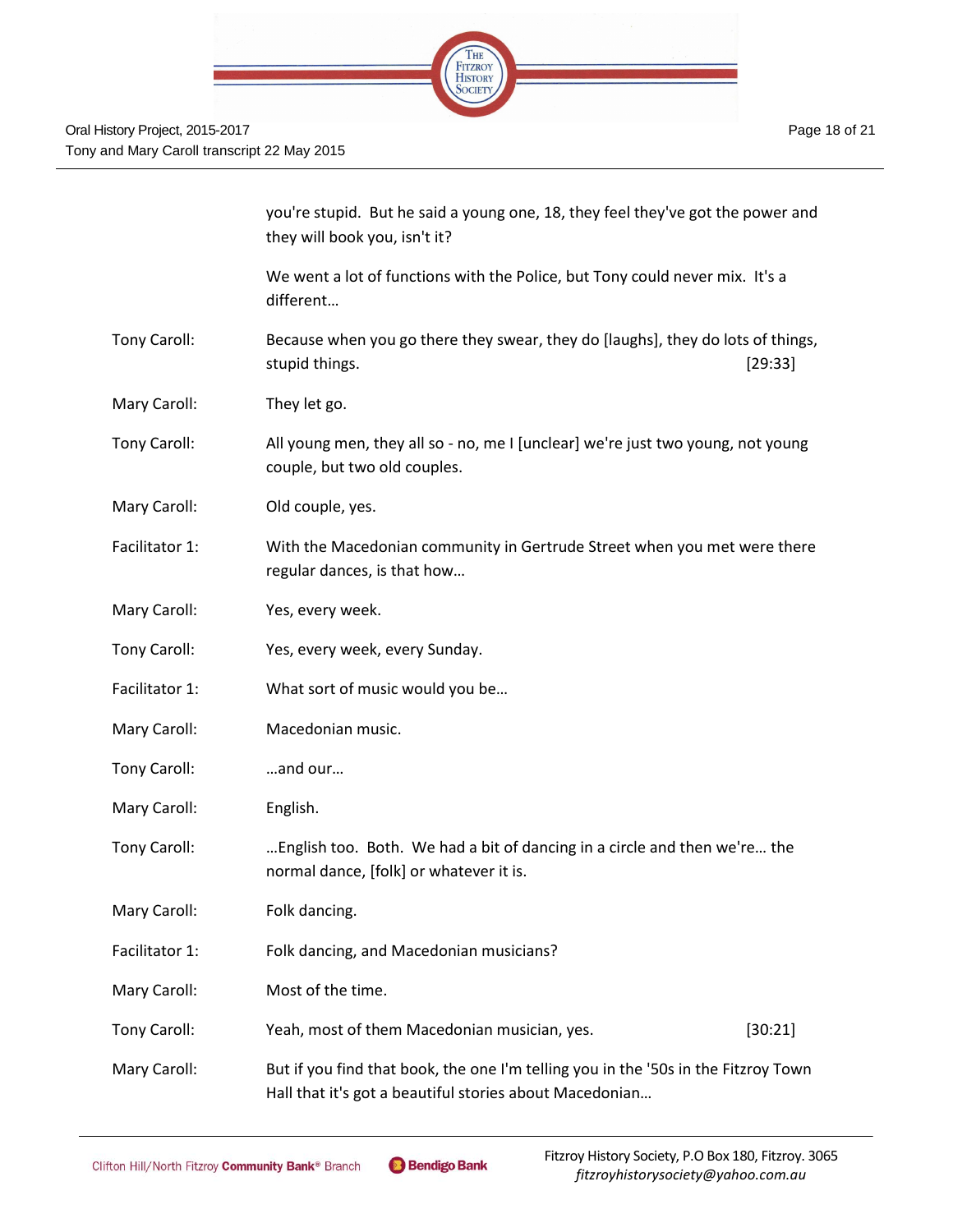

| Tony Caroll:   | The immigrants here.  In Fitzroy.                                                                                                                                                                                                                                                                                                                        |
|----------------|----------------------------------------------------------------------------------------------------------------------------------------------------------------------------------------------------------------------------------------------------------------------------------------------------------------------------------------------------------|
| Mary Caroll:   | Yeah. Because she was - and I'll tell you who you should interview, I don't know if<br>she still lives there, like the daughter of this old man I'm telling you. She used to<br>have them, her name was Mary and she had a husband                                                                                                                       |
| Tony Caroll:   | Herb.                                                                                                                                                                                                                                                                                                                                                    |
| Mary Caroll:   | Herb, no Mary [Paparoussi], what was her husband?                                                                                                                                                                                                                                                                                                        |
| Tony Caroll:   | First one or the second one?                                                                                                                                                                                                                                                                                                                             |
| Mary Caroll:   | The second one. The one we were in Hong Kong.  West. Don't you remember<br>them? They had a daughter.                                                                                                                                                                                                                                                    |
| Facilitator 2: | I'm sure if I see their face, I can't                                                                                                                                                                                                                                                                                                                    |
| Tony Caroll:   | It's been a long time.                                                                                                                                                                                                                                                                                                                                   |
| Mary Caroll:   | They had a daughter, one daughter.                                                                                                                                                                                                                                                                                                                       |
| Facilitator 2: | Where did they live, whereabouts?                                                                                                                                                                                                                                                                                                                        |
| Mary Caroll:   | Just on the corner where the second hand store, now is the restaurant.                                                                                                                                                                                                                                                                                   |
|                | 1967 my son run away from school because he was, he was naughty, he didn't<br>want to go to school. He was with a boy who was born in Yugoslavia Macedonia<br>and so I said to him, I'm coming to the school tomorrow to see the teacher, what<br>are you doing.                                                                                         |
|                | [31:39]                                                                                                                                                                                                                                                                                                                                                  |
|                | So he was too afraid to face me, so the boy said to him come on, we go to<br>Yugoslavia and my son said to him, I'm born in Australia, I haven't got another<br>country [laughs]. He said I'll take you Yugoslavia. So they walk from George<br>Street - Napier Street, the Napier, yeah?  Napier Street, up to Malvern.  On their<br>way to Yugoslavia. |
| Tony Caroll:   | Yeah.                                                                                                                                                                                                                                                                                                                                                    |
| Mary Caroll:   | [Laughs] All Gertrude Street, every shop was looking after my, to find my son. So<br>we went to the police station which was in Town Hall now, [unclear] when you run<br>away from school                                                                                                                                                                |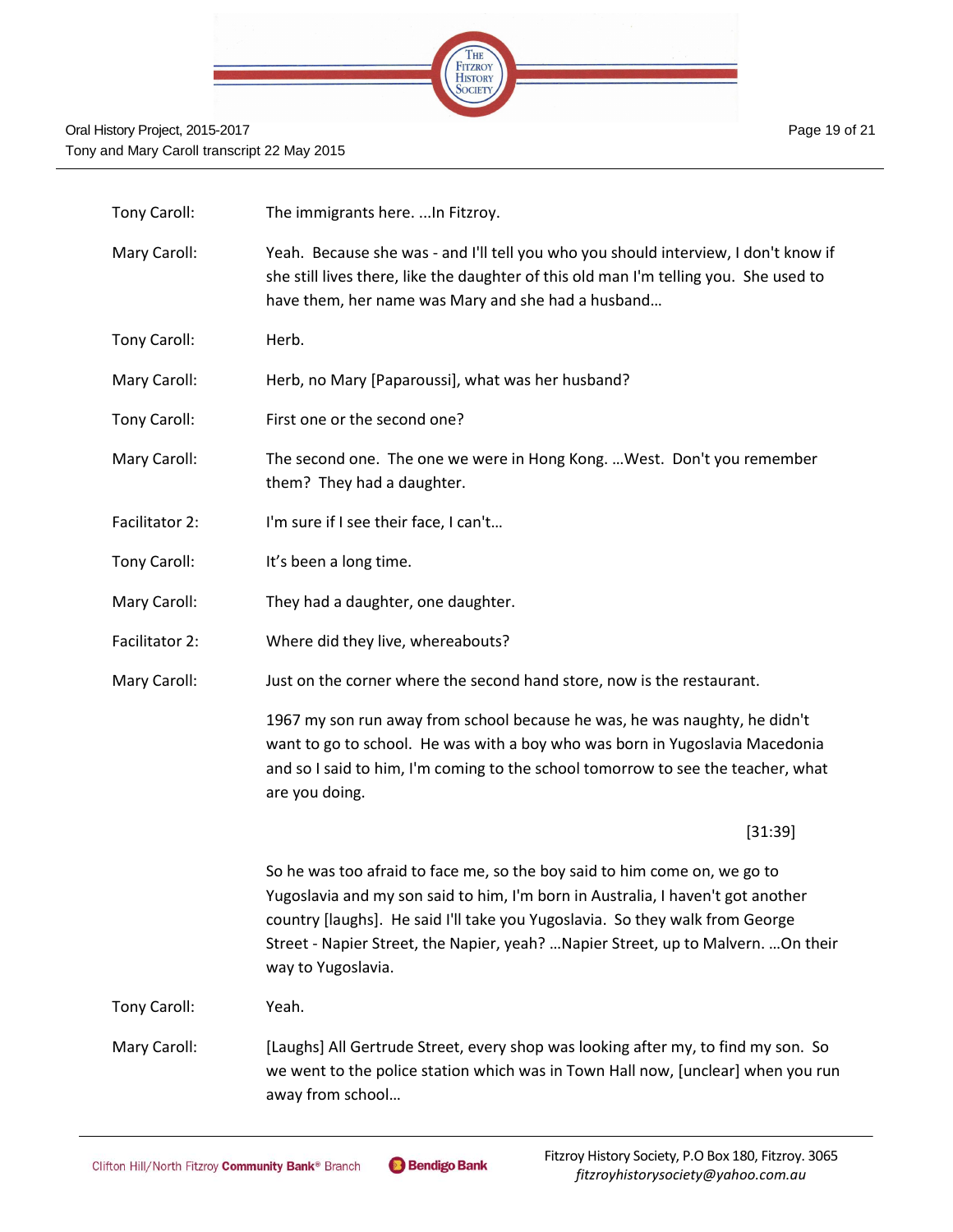

| Tony Caroll:   | 24 hours.                                                                                                                                                                                                                                                                                                                                                                                                                                                    |         |
|----------------|--------------------------------------------------------------------------------------------------------------------------------------------------------------------------------------------------------------------------------------------------------------------------------------------------------------------------------------------------------------------------------------------------------------------------------------------------------------|---------|
| Mary Caroll:   | 24 hours and then I went to Russell Street, it was the main police, and I said to<br>them look, 24 hours on seven year old kid - isn't it? By this time it was in July, you<br>know how quickly it gets dark and of course my son knew our telephone number -<br>if you ask him now he'll tell you a story, he said to the policeman we've been<br>kidnapping. He said after we told all the lie the policeman said to them, now the<br>real story [laughs]. |         |
|                | He said, but I'm from Fitzroy - this is my boy - and he said, I know my telephone<br>number. So they rang - because everybody, we everywhere, except my brother,<br>the one who left, stayed home in 34 Napier Street in case they ring because my in-<br>laws they couldn't, they didn't want to speak English. They rung and they told him<br>where he is and they went and picked him up. I'll never forget as long as I live<br>[unclear].               |         |
| Facilitator 2: | I can imagine.                                                                                                                                                                                                                                                                                                                                                                                                                                               | [33:13] |
|                |                                                                                                                                                                                                                                                                                                                                                                                                                                                              |         |
| Mary Caroll:   | You can imagine. Now you've got a child you know what it's like. You don't know<br>they're [unclear], that was the hardest part of it. But                                                                                                                                                                                                                                                                                                                   |         |
| Facilitator 2: | So how many hours was he missing?                                                                                                                                                                                                                                                                                                                                                                                                                            |         |
| Mary Caroll:   | From eight o'clock in the morning until eight o'clock in the evening, 12 hours.                                                                                                                                                                                                                                                                                                                                                                              |         |
| Facilitator 2: | Oh God, that's 12 hours of torture.                                                                                                                                                                                                                                                                                                                                                                                                                          |         |
| Tony Caroll:   | [Unclear] to help my son, Peter.                                                                                                                                                                                                                                                                                                                                                                                                                             |         |
| Facilitator 2: | Oh, so you gave up the shop so that Peter could take over the shop.                                                                                                                                                                                                                                                                                                                                                                                          |         |
| Tony Caroll:   | Take over.                                                                                                                                                                                                                                                                                                                                                                                                                                                   |         |
|                | So not to pay rent somewhere else and I thought, said I will retire. That's [why I]<br>come over here, brought my things here and still doing it, I was doing it.                                                                                                                                                                                                                                                                                            |         |
| Facilitator 2: | So you never had a break, you just moved here.                                                                                                                                                                                                                                                                                                                                                                                                               |         |
| Tony Caroll:   | Just moved here, yeah.                                                                                                                                                                                                                                                                                                                                                                                                                                       |         |
| Mary Caroll:   | Overnight, mind you.                                                                                                                                                                                                                                                                                                                                                                                                                                         |         |